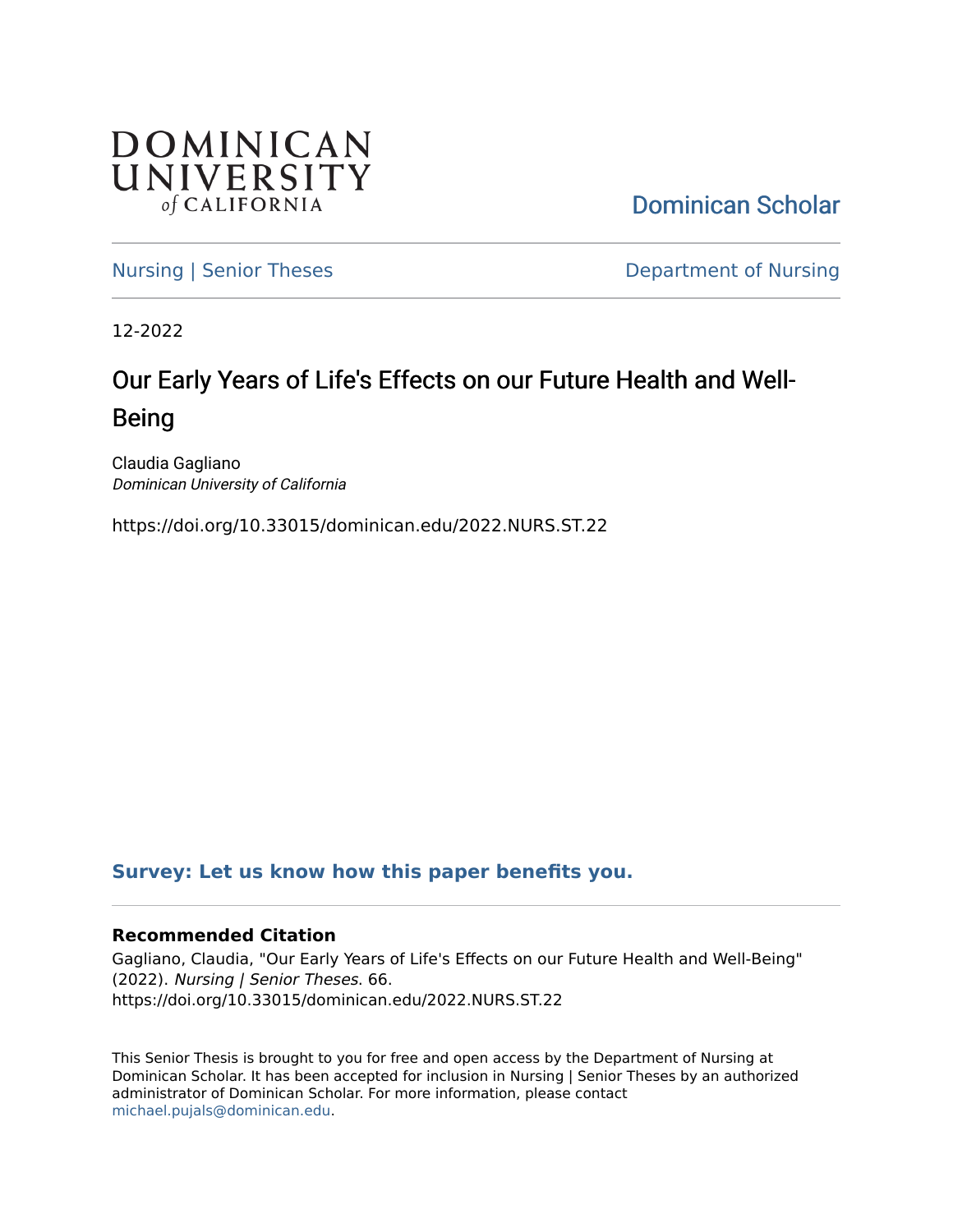### **Our Early Years of Life's Effects on our Future Health and Well-Being**

Claudia Gagliano

Department of Nursing, Dominican University of California

NURS 4500: Nursing Research and Senior Thesis

Dr. Patricia Harris

May 2022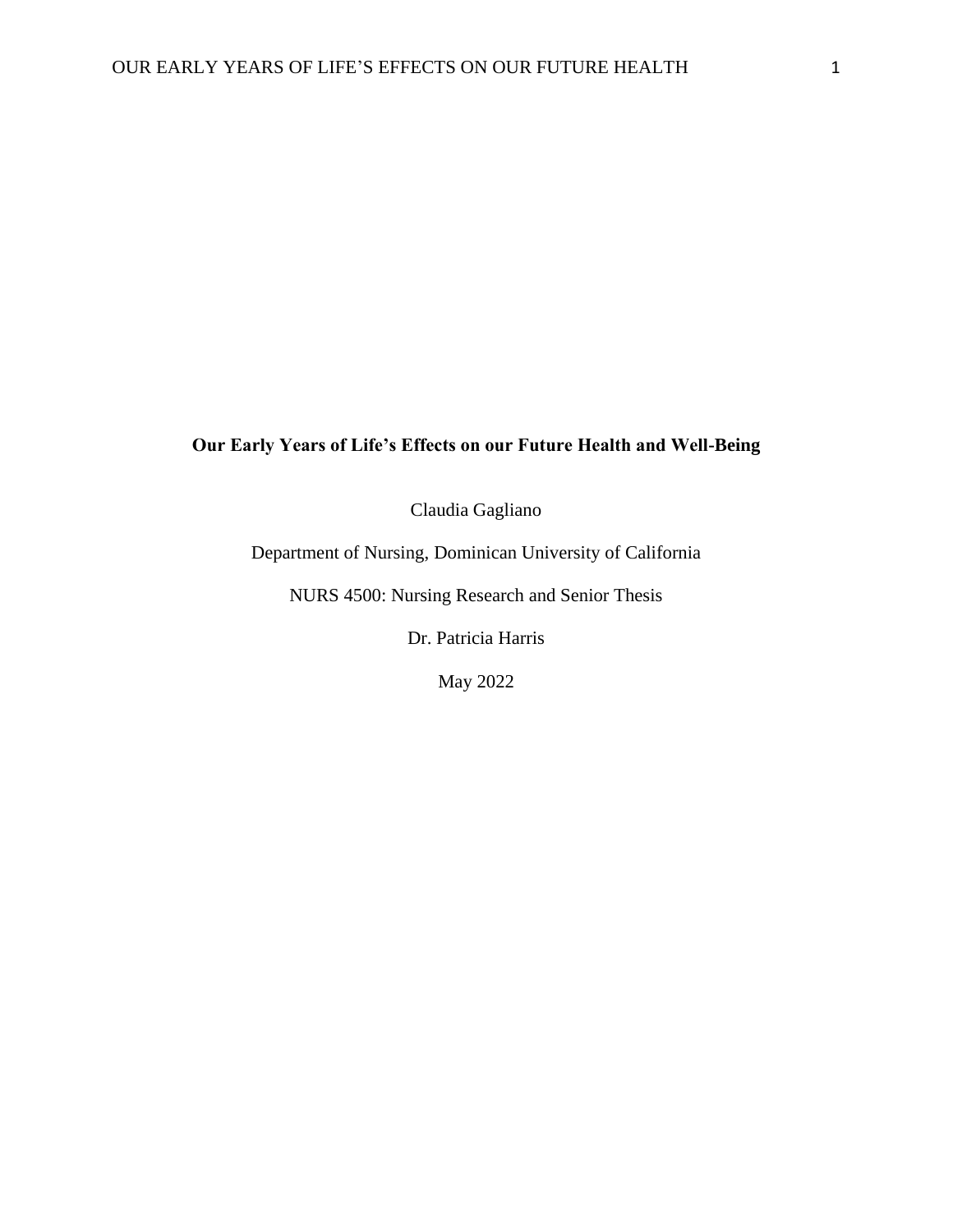#### **Abstract**

Many poor health outcomes later into adulthood have been triggered by adverse life events that have occurred during childhood. Most of the general population has experienced some sort of adverse childhood event that has negatively impacted their future health. Adverse childhood events include any traumatic event that has occurred during childhood including maltreatment (sexual abuse, mental abuse, and physical abuse), neglect, parental loss, and peer victimization.

Raising awareness regarding the opportunities to intervene in a child's life as a means to prevent behavioral, psychological, and substance abuse disorders before they would typically manifest on their own is the ultimate goal. As health care providers, it is imperative that the nursing profession offer profound resources to those affected by childhood trauma and be able to identify and intervene as early and as appropriately as possible with proper education and resources.

Based on a thorough literature review it is found that adverse childhood events can cause a variety of different health outcomes into adulthood. Some of these health outcomes in adulthood include mental illness (anxiety, depression, post-traumatic stress disorder, etc.), cardiovascular alterations (stroke and coronary artery disease), and drug abuse. The more adverse childhood events that occurred in a person's life, the more prevalence there was for poor diet, daily smoking, and heavier alcohol consumption. However, these negative outcomes decreased when there was a supportive adult present to consult with. With early and proper identification and intervention poorer health outcomes in adulthood can be avoided.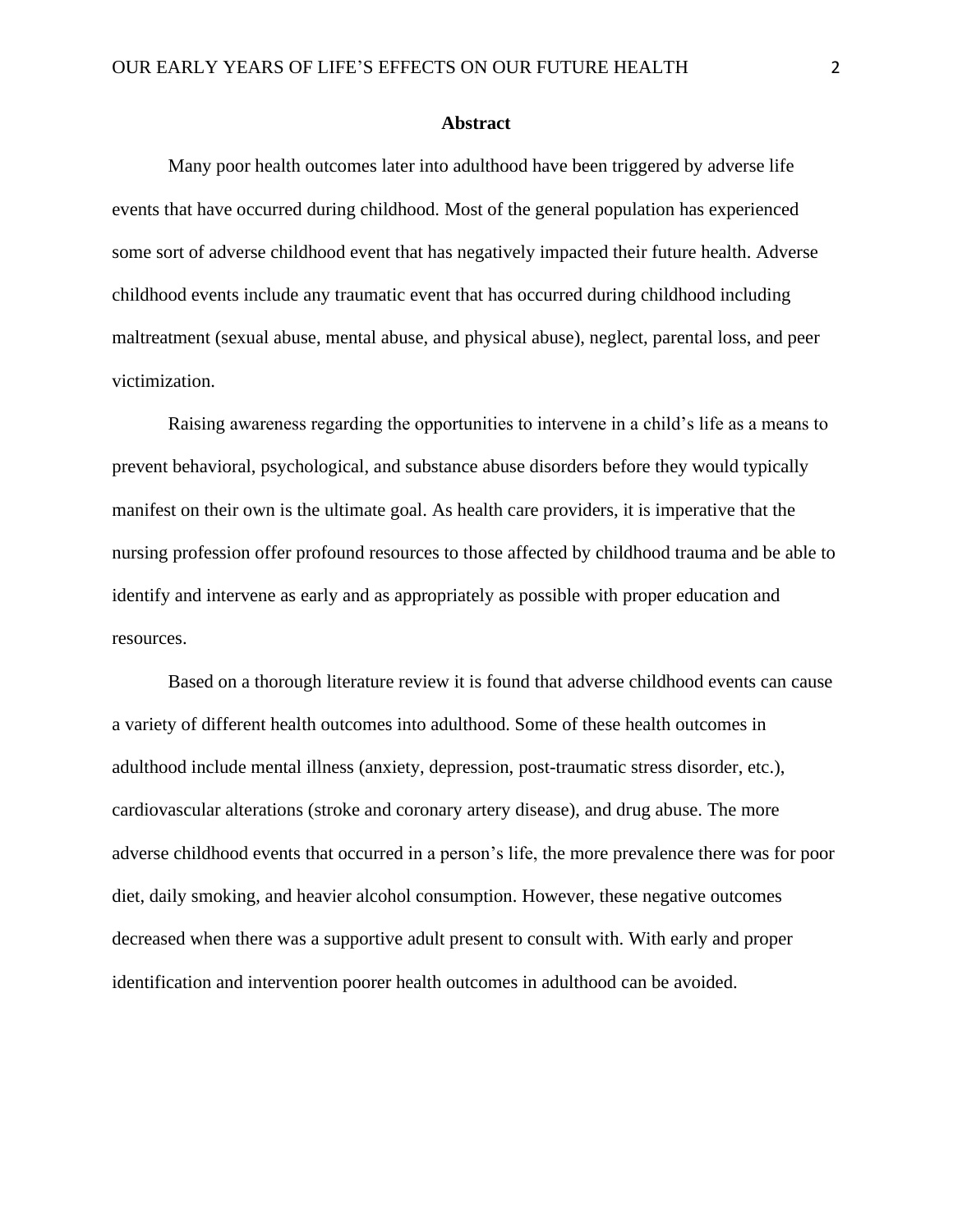Adverse childhood experiences negatively impact the mental and physical health of an individual throughout their life. In order to mitigate this impact, education and intervention is required.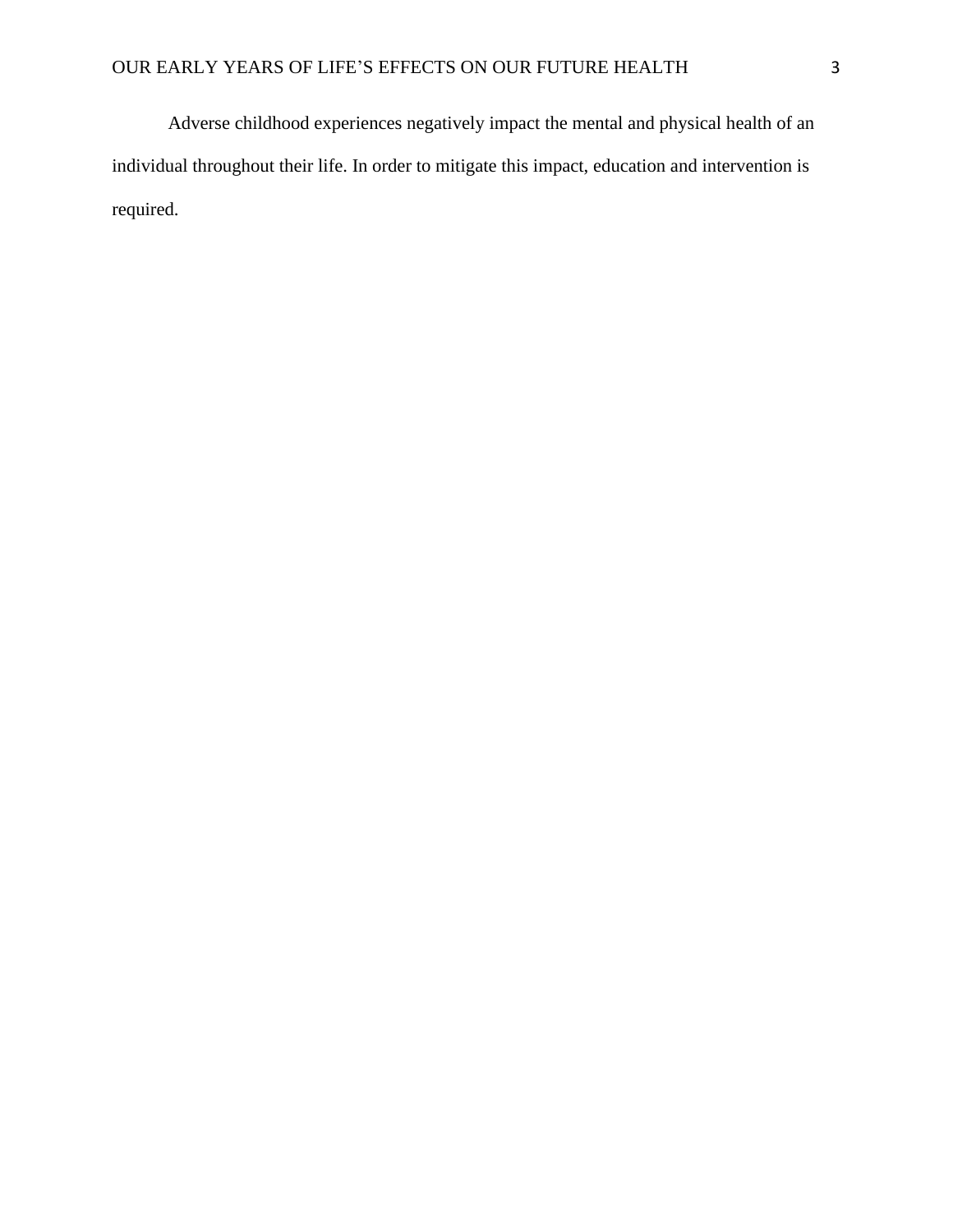## **Table of Contents**

| Category Three: Early Identification and Impactful Intervention15 |     |
|-------------------------------------------------------------------|-----|
|                                                                   |     |
|                                                                   |     |
|                                                                   |     |
|                                                                   |     |
|                                                                   |     |
| $Design. \dots 22$                                                |     |
|                                                                   |     |
|                                                                   |     |
|                                                                   |     |
|                                                                   |     |
|                                                                   |     |
| $Conclusion \dots 25$                                             |     |
|                                                                   | .27 |
|                                                                   | .29 |
|                                                                   |     |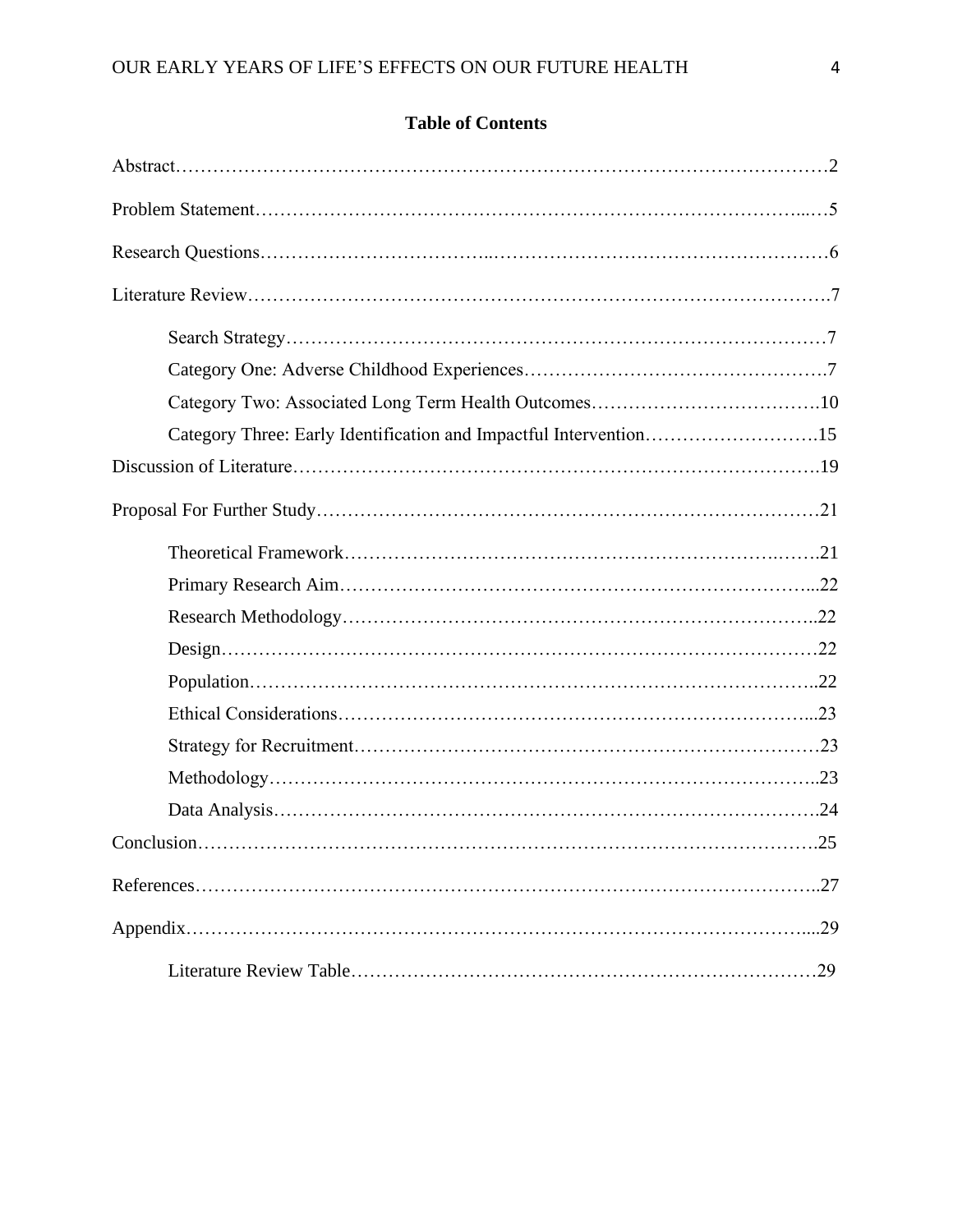#### **Problem Statement**

Many poor health outcomes later in adulthood can be triggered by adverse life events that have occurred during childhood. It is estimated that a third of the general population may be affected by adverse childhood events (ACEs) including trauma (Varese et al., 2012). Research has shown that "ACEs have a dose-response relationship with many health outcomes, including heart rate responses to stress and chronic health conditions such as coronary heart disease and stroke. In addition, ACEs are significantly associated with depression, insufficient sleep, and diabetes" (Chang et al., 2019). There are a growing number of studies that have examined child maltreatment (e.g., sexual abuse, physical abuse, emotional/psychological abuse, and neglect), peer victimization, and parental loss and separation as risk factors for psychosis and schizophrenia (Varese et al., 2012). According to current research, parenting approaches and ACEs are thought to be major causes of substance abuse initiation in addition to the various other effects. The National Institute on Drug Abuse says that substance use typically begins during adolescence in which "there are known biological, psychological, social, and environmental factors that contribute to the risk that begin accumulating as early as the prenatal period" (Mirlashari et al., 2020). Based upon this knowledge it is evident that there are opportunities to intervene early in an individual's life as a means to prevent behavioral, psychological, and substance abuse disorders long before they would typically manifest on their own (Mirlashari et al., 2020). As health care providers, it is imperative that the nursing profession offer profound resources to those affected by childhood trauma and be able to identify and intervene as early and as appropriately as possible with proper education and resources.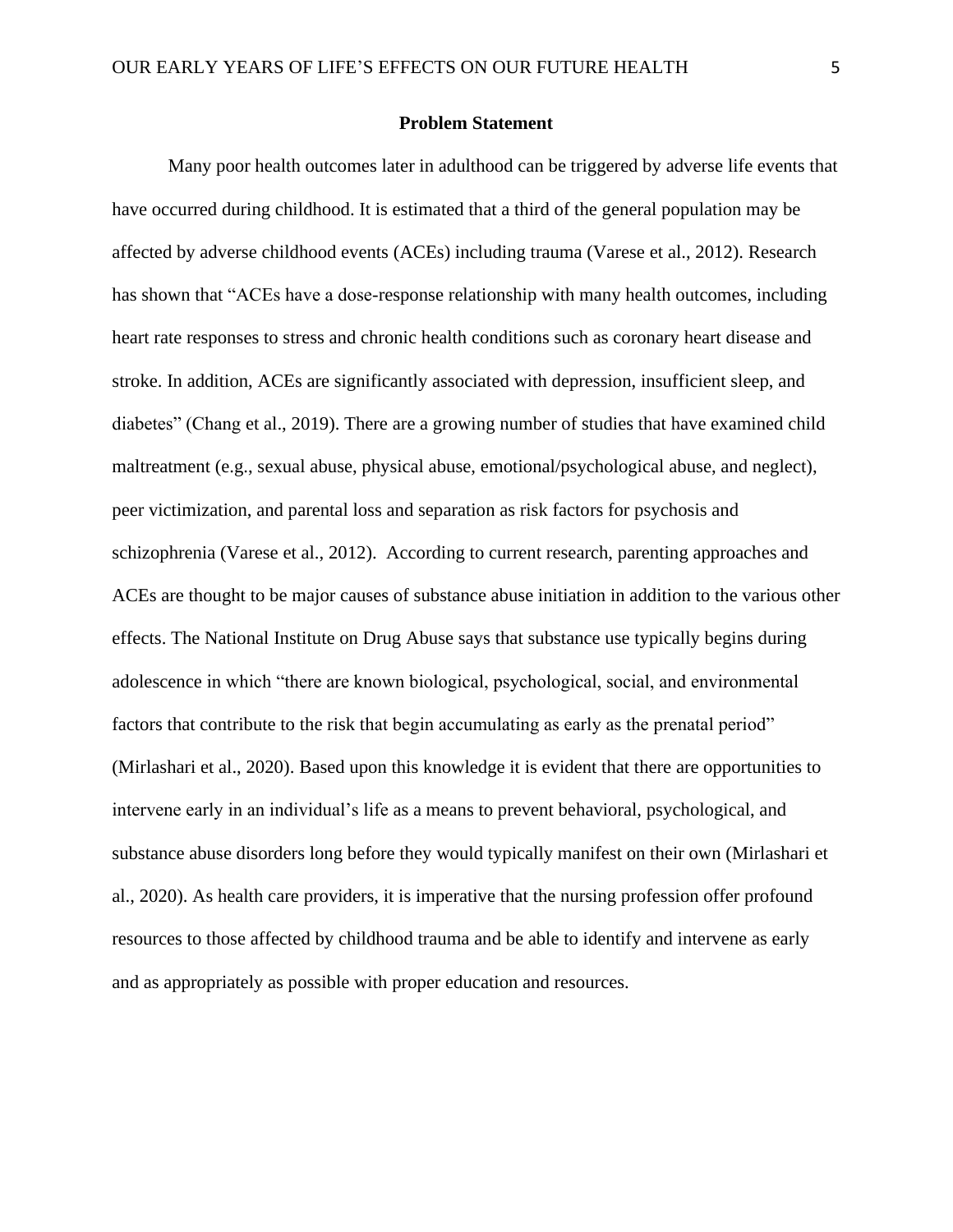### **Research Questions**

What type of life events in childhood can cause the most severe health problems in adulthood?

What interventions in childhood can be implemented by nurses to help with early identification and prevention of potentially harmful outcomes later in life?

What interventions can be implemented by nurses to help with successful coping for those who experience childhood trauma or other negative life events?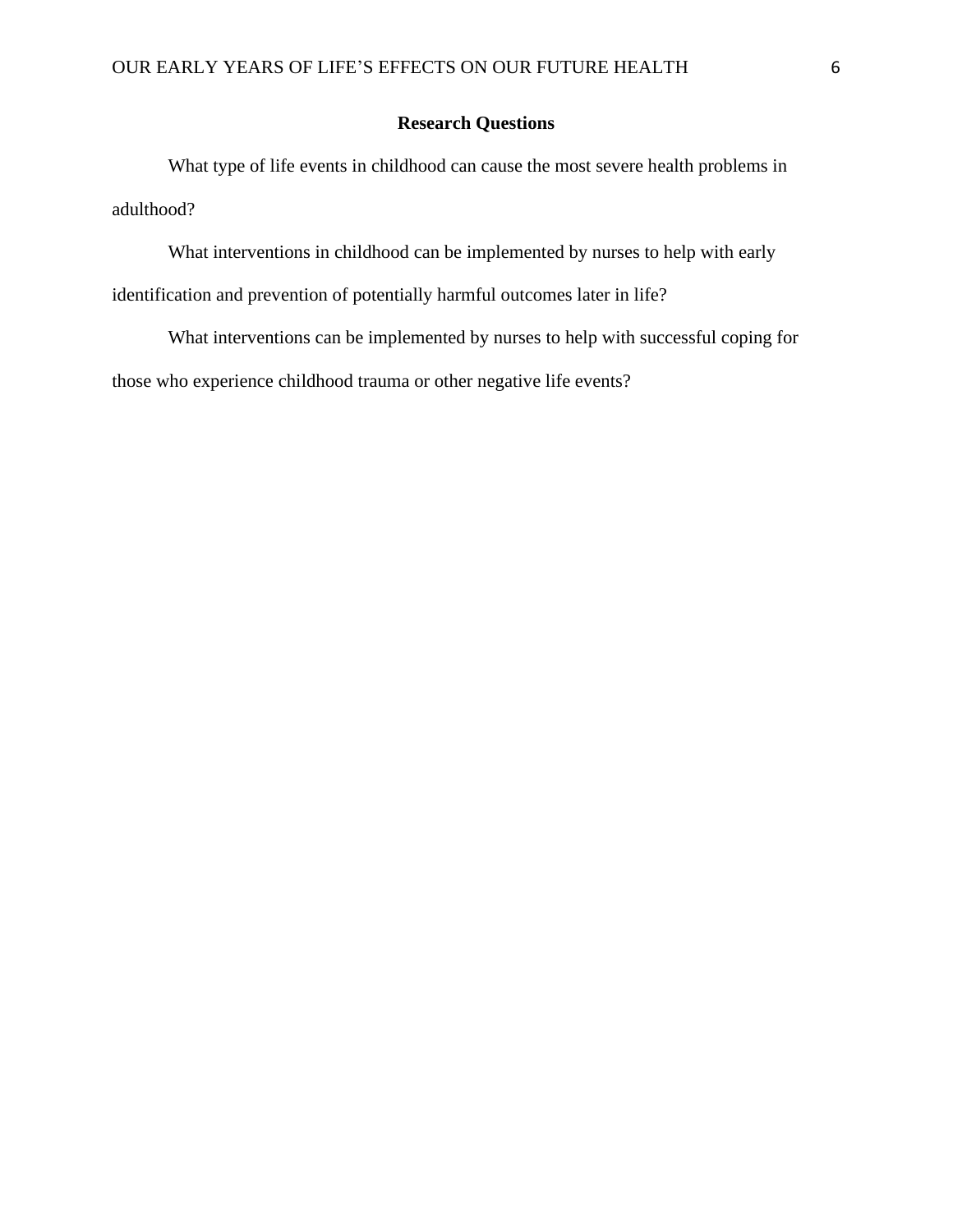#### **Literature Review**

#### **Introduction**

The purpose of this literature review is to explore previous research that has been conducted pertaining to the topic. When going through prior experimentation it is important to carefully identify where areas of improvement can occur while becoming educated on important background information on the topic of concern. The objective is to critique this research in an effort to formulate new research with minimal inadequacies. This literature review will address the following questions: 1) What type of life events in childhood can cause the most severe health problems in adulthood?, 2) What interventions in childhood can be implemented by nurses to help with early identification and prevention of potentially harmful outcomes later in life?, and 3) What interventions can be implemented by nurses to help with successful coping for those who experience childhood trauma or other negative life events? (See Appendix A)

#### **Search Strategy**

The literature review is composed of six research studies from Dominican University Library and National Library of Medicine. The keywords used to discover these articles were 'childhood trauma', 'addiction', 'health outcomes', 'patient education', 'stressors', 'coping', 'mental health', and many others. These seven articles were chosen based on how relevant they were to the subject of interest. The articles that will be discussed in the review can be further broken down into three categories: adverse childhood experiences, associated long term health outcomes, and early identification and impactful interventions. Some studies may fall in one or more categories; therefore, they were placed into the category in which was most logical based upon their review.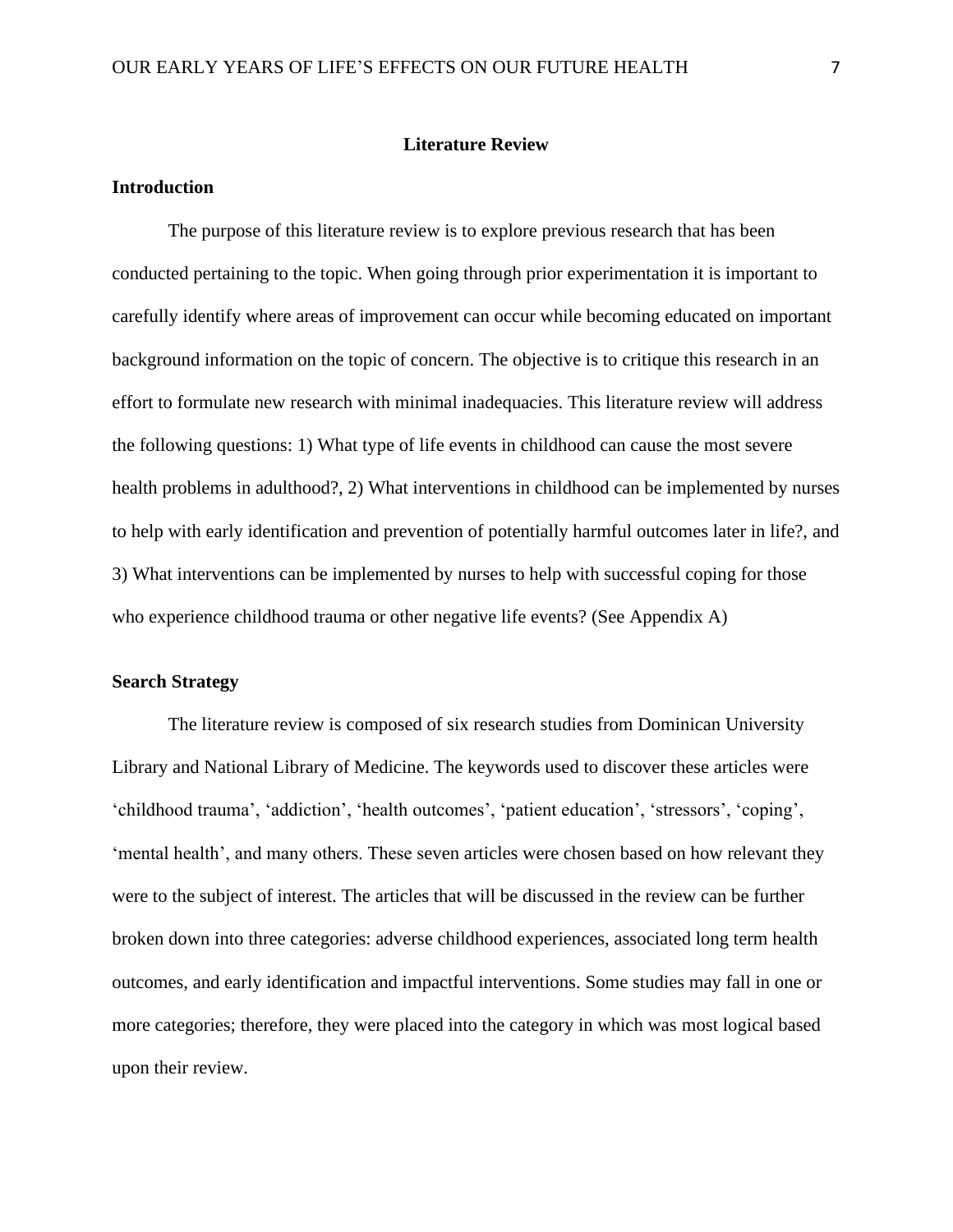#### **Category one: Adverse Childhood Experiences**

Research composed by Varese et al. and Corso et. al., were grouped together under Adverse Childhood Experiences because they both discuss in detail the different types of trauma and experiences that can occur during childhood. They also identify the most prevalent childhood trauma and stressors that can ultimately lead to poorer health outcomes into adulthood.

# Article 1: *Health-Related Quality of Life Among Adults Who Experiences Maltreatment During Childhood*

This article discusses the differences between the health of adults who reported childhood maltreatment and those who reported no maltreatment as a child. It explores the different type of childhood trauma and their associated effects later on into adulthood. Childhood maltreatment is defined as "any act or series of acts of commission or omission by a parent or other caregiver, in the context of a relationship of responsibility, trust, or power, that results in harm, potential for harm, or threat of harm to a child's health, survival, development, or dignity" (Corso et. al.,2008).

The researchers gathered data from 2,812 adults who reported experiencing maltreatment at one point or another during their childhood and compared it to 3,356 people who claimed to never experience childhood maltreatment. Conducting a quantitative study allowed the researchers to use a 36-Item Short Form Health Survey to evaluate the various types of traumas experienced during the first 18 years of life called the Medical Outcome Survey. There were five categories of childhood maltreatment that were investigated: physical abuse, sexual abuse, emotional abuse, physical neglect, and emotional neglect. They also dedicated another five categories of questions to explore other adverse experiences during childhood: household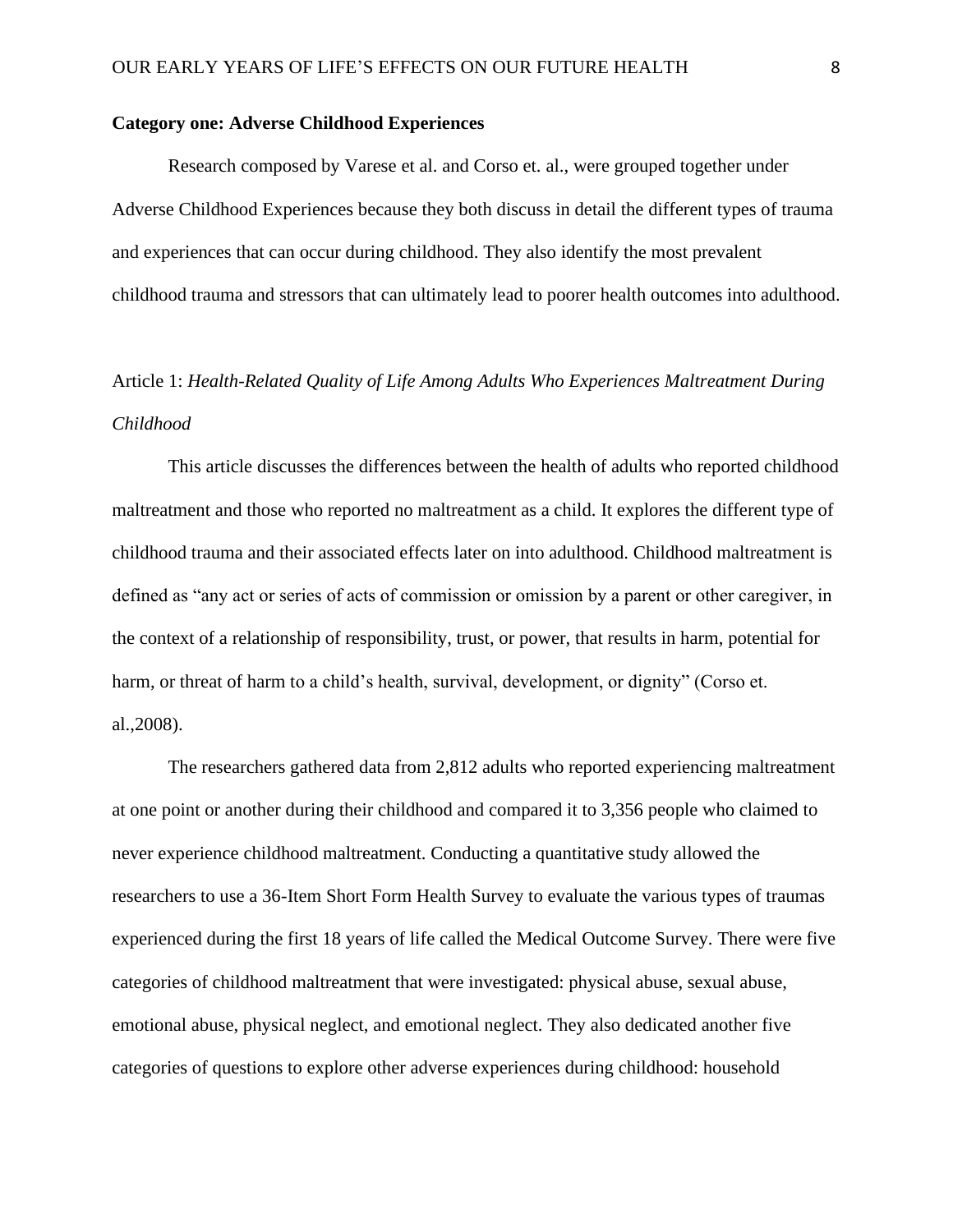member in prison, household substance abuse, violent treatment of mother, household mental illness, and parental separation or divorce.

In addition to the type of childhood maltreatment that the person experienced the researchers also investigated how often it was inflicted upon them. The data revealed that approximately 26% of the participants experienced physical abuse, 21% experienced sexual abuse, 14% sustained emotional neglect, 10% emotional abuse, and 9% physical neglect. The article discovered that "Physical abuse, sexual abuse, and emotional neglect alone significantly reduced health related quality of life per year by 0.015, 0.016, and 0.026 quality-adjusted life years (QALYs), respectively; emotional abuse or physical neglect alone did not" (Corso et. al., 2008).

# Article 2: *Childhood Adversities Increase the Risk of Psychosis: A Meta-analysis of Patient-Control, Prospective- and Cross-sectional Cohort Studies*

This study aimed to examine the association between childhood adversities and trauma to psychosis outcomes. The measure of childhood adversity and trauma were only considered eligible if they occurred before the age of 18 and was assessed at the individual level. It is estimated that nearly one-third of the general population may be affected by an adverse childhood event. The analysists identified child maltreatment as any sexual abuse, physical abuse, emotional/psychological abuse, and neglect. Maltreatment during childhood, peer victimization (e.g., bullying), and experiences of parental loss and separation were all identified as risk factors for various psychiatric disorders.

The types of traumas that were noted were "childhood sexual abuse (sexual acts toward a child, including intercourse, touching, etc.), childhood physical abuse (violent acts leading to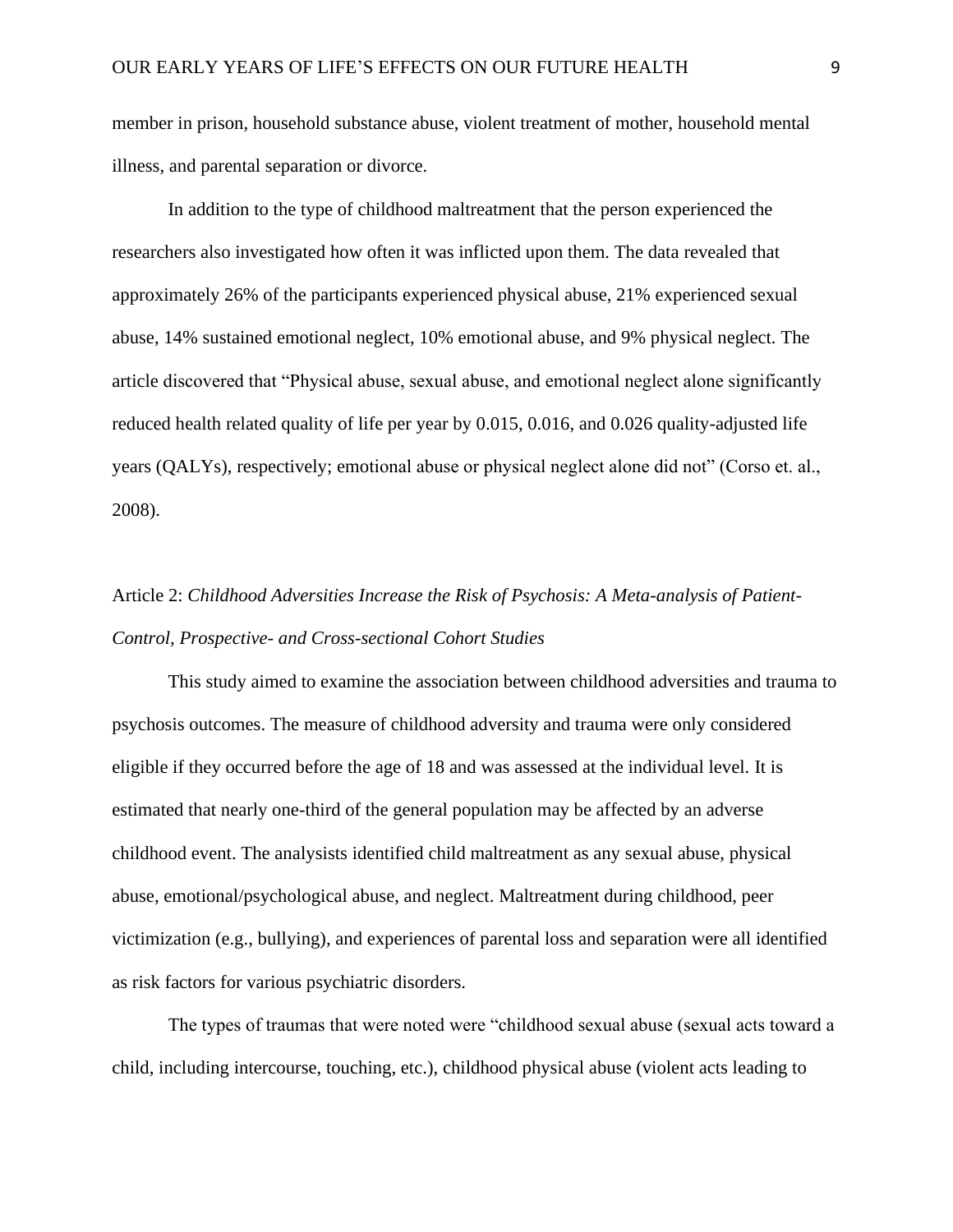physical injury or harm, such as harsh physical punishment), childhood emotional abuse (exposure to behavior that might result in trauma, such as harshness, name calling by parents during childhood), childhood physical neglect (failure of those who are responsible for physical care to provide this care during childhood, e.g., by failing to provide food or clothes), childhood emotional neglect (failure of those who are responsible to provide emotional care during childhood, e.g., by being unresponsive to a child's emotional needs), and bullying (an act of repetitively aggressive behavior by a peer with the intention to hurt the child, such as physical assault or intimidation or repeated name calling)" (Varese et. al., 2012). In addition to these types of maltreatment, parental loss or separation was described as the death of one parent before the child turned 18 years of age.

The analysis revealed that specific traumas, with the exception of parental death, were related to the increased risk of psychosis. "The findings imply that exposure to adverse childhood events should be regarded as an important determinant of psychotic disorders" (Varese et. al., 2012). However, adversity is a heterogeneous concept which includes types of exposures that were not considered in this analysis. Childhood medical illness, exposure to war, natural disasters, and parental separation are other traumas that can further be investigated as creating negative health outcomes for one's future overall health and well-being.

#### **Category two: Associated Long Term Health Outcomes**

This category was created to discuss the different long term health outcomes associated with Adverse Childhood Experiences. Studies composed by Chang et. al., Sonu et. al., and Deschênes et. al. explain many of negative health outcomes that can be triggered by experiencing trauma and maltreatment during childhood. It is important to note that these health outcomes in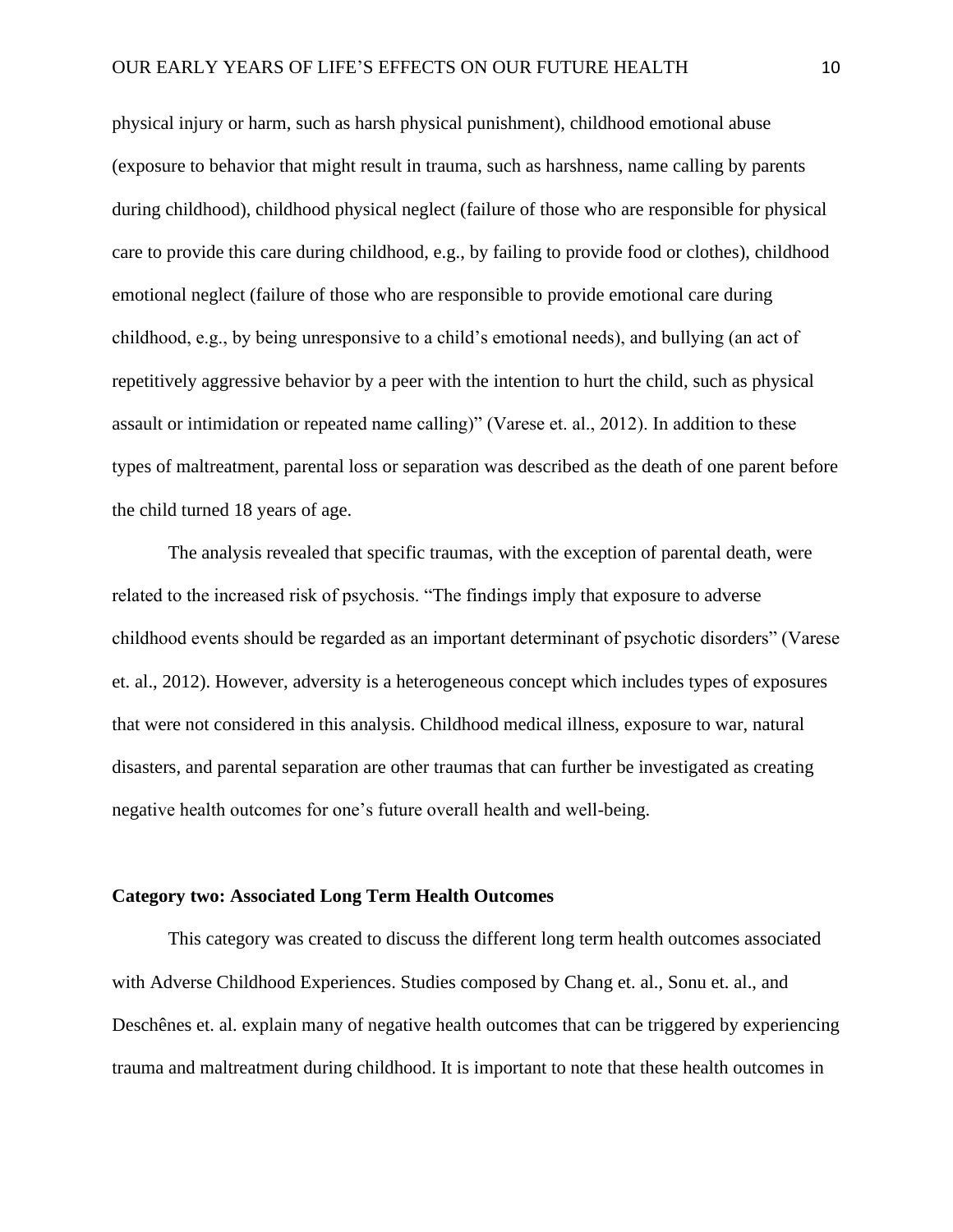adulthood can precipitate by many other different experiences, yet childhood trauma is only a single risk factor for each of the following health outcomes that will be described in this section.

Article 1: *Adverse Childhood Experiences and the Risk of Coronary Heart Disease in Adulthood: Examining Potential Psychological, Biological, and Behavioral Mediators in the Whitehall II Cohort Study* 

This prospective cohort study aimed to investigate the potential psychological, biological, and behavioral mediators and their association between adverse childhood experiences (ACEs) and the risk of coronary heart disease (CHD) in adulthood (Deschênes et. al., 2021). Since CHD is the leading cause of death world-wide the researcher's goal was to determine modifiable risk factors for this disease in an effort to prevent them if at all possible.

"Parental abuse and neglect, witnessing or experiencing violence in the household, parental substance abuse, household dysfunction, and being separated from parents," have all been shown to increase the risk for CHD in adulthood (Deschênes et. al., 2021). The study also explains that even just observing such traumatic events increases the risk of poor health outcomes in adulthood in a dose-response manner. ACE's have been linked to increasing the likelihood of developing depression and anxiety which have also been identified as potentially modifiable/treatable risk factors to CHD. In addition to mental health disorders, ACE's increase the propensity for smoking, excessive alcohol use, and physical inactivity. These negative coping behaviors in turn are risk factors for CHD. The study also discusses cardiometabolic dysregulations such as "fasting glucose, triglyceride, cholesterol, and blood pressure levels," which are important factors causing CHD (Deschênes et. al., 2021).

The study interviewed 10,308 British civil servants between the ages 35 and 55 years in 1985. Every two to three years data was collected by alternating between clinical examination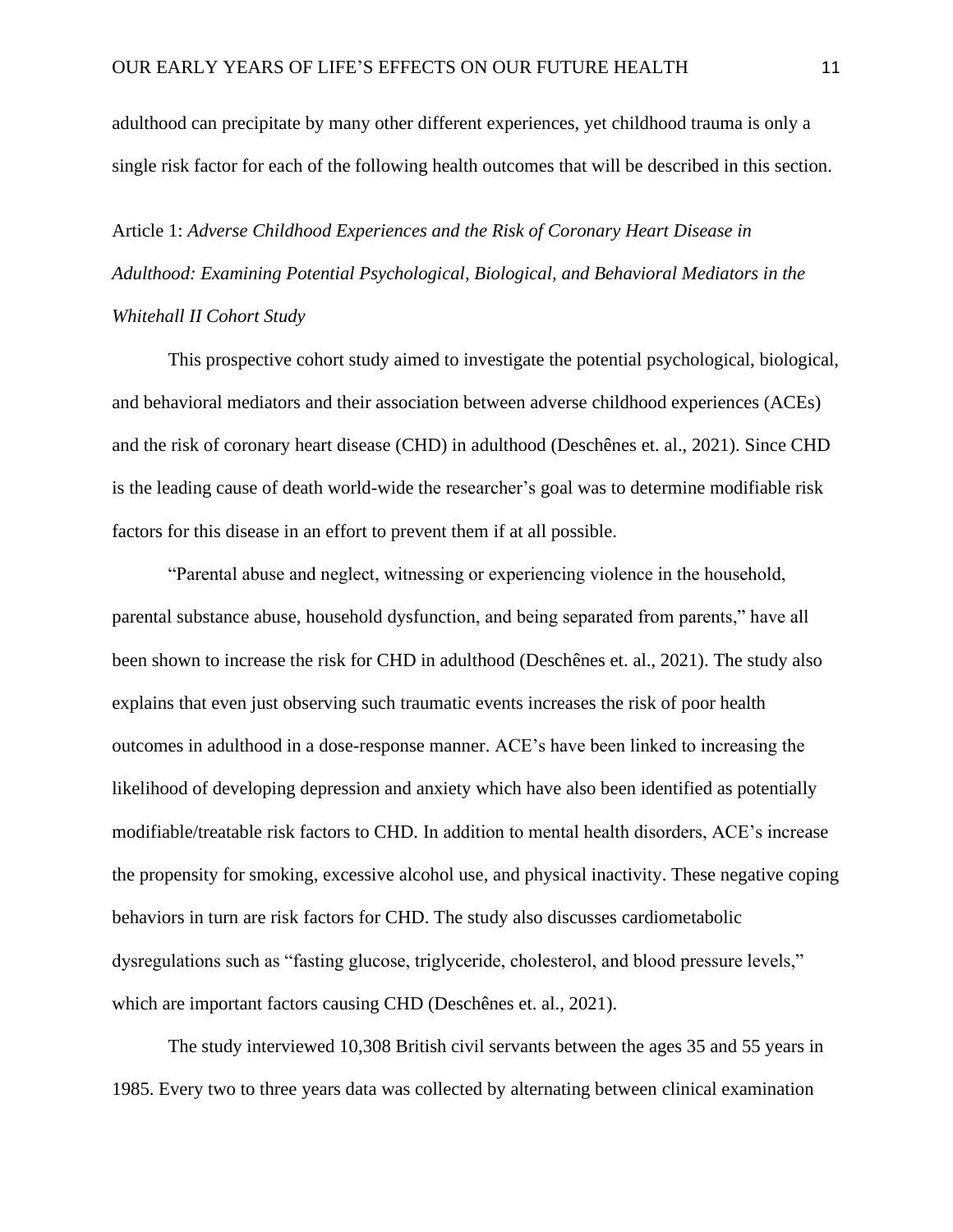and questionnaire survey. The survey questions were intended to identify any ACEs before the age of 16. Each positive response was added together to determine the ACE score for each individual. There was a 30 question General Health Questionnaire which was used to assess symptoms of anxiety and depression. Cardiometabolic dysregulations were assessed clinically to determine glucose levels, triglycerides levels, cholesterol, and blood pressure readings. The data was then organized and reviewed to determine correlation between ACEs and CHD.

The study found that "each single ACE increase was associated with 9% higher odds of CHD" (Deschênes et. al., 2021). "Overall, retrospectively reported ACEs were associated with higher levels of depression and anxiety symptoms, alcohol dependence, and smoking. Higher levels of depression and anxiety symptoms, as well as smoking and a greater number of cardiometabolic dysregulations, were associated with incident CHD" (Deschênes et. al., 2021). During sensitive developmental periods such as childhood and adolescence, stressors such as ACEs can induce important biological changes that might create potential long-term consequences for health. Although some "biological responses to childhood stress may be adaptive in the short term…the long-term and cumulative impact of several ACEs may lead to chronic dysregulations in allostatic systems such as endocrine, metabolic, immune, and nervous systems, producing a greater physiological 'wear and tears,' which in turn can impact mental and physical health" (Deschênes et. al., 2021). Therefore, there must be increased efforts in minimizing the exposure to ACEs in the pediatric populations.

#### Article 2: *Adverse Childhood Experiences and the Onset of Chronic Disease in Young Adulthood*

This study analyzed data from the 2011 to 2012 Behavioral Risk Factor Surveillance System (BRFSS). There were 86,968 respondents that represented nine different state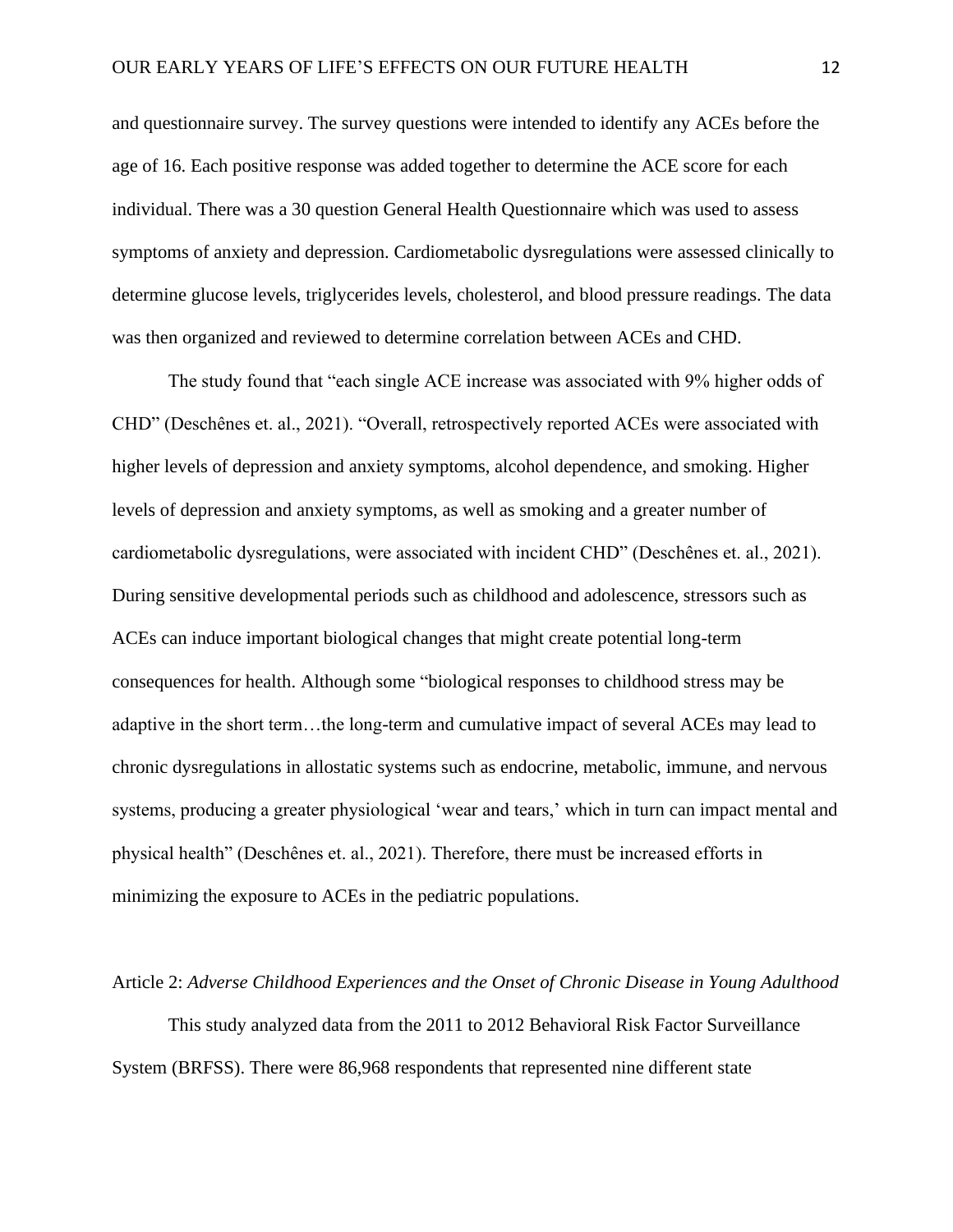populations. The purpose of this study was to examine the association of adverse childhood experiences (ACEs) with early-onset chronic conditions such as depression, poor mental and physical health, and chronic disease. "Subsequent reports, in addition to the original ACEs Study, found that a higher burden of ACEs was associated with a higher risk of many adverse health, behavioral, psychological, and social outcomes, including smoking, heavy alcohol consumption, substance use, high-risk sexual behavior, mental health problems (depression, anxiety, suicidality, hallucinations), and chronic disease (ischemic heart disease, cancer, lung disease, diabetes, chronic headaches, HIV, liver disease, and autoimmune disorders)" (Sonu et. al., 2019).

Data was organized into three different groups based upon age: 18-34, 35-54, and greater than 55 years old at the time of the interview. Questions were framed to identify physical, emotional, and sexual abuse; substance use, mental illness, or incarceration of a household member; domestic violence, and parental separation. Each ACE that was experienced by a participant was tallied to determine the number of ACEs one dealt with during childhood.

"Childhood adversity contributes to chronic conditions and disability via two interrelated pathways: (1) dysregulation of centrally mediated stress-response processes, potentially leading to a state of persistent low-grade inflammation; and (2) promoting behaviors such as impulsivity, poor social ties, and future discounting, which stem from structural and neurodevelopmental changes in the brain and in turn promote adoption of health-risk behaviors" (Sonu et. al., 2012). Repetitive exposure to stressors during such a critical period of development produces a wear and tear effect on the body and increases the risk for a number of future chronic conditions.

The study found that the more ACEs experienced the more likely the individual would develop multiple chronic conditions in adulthood. "Chronic diseases are well-known to decrease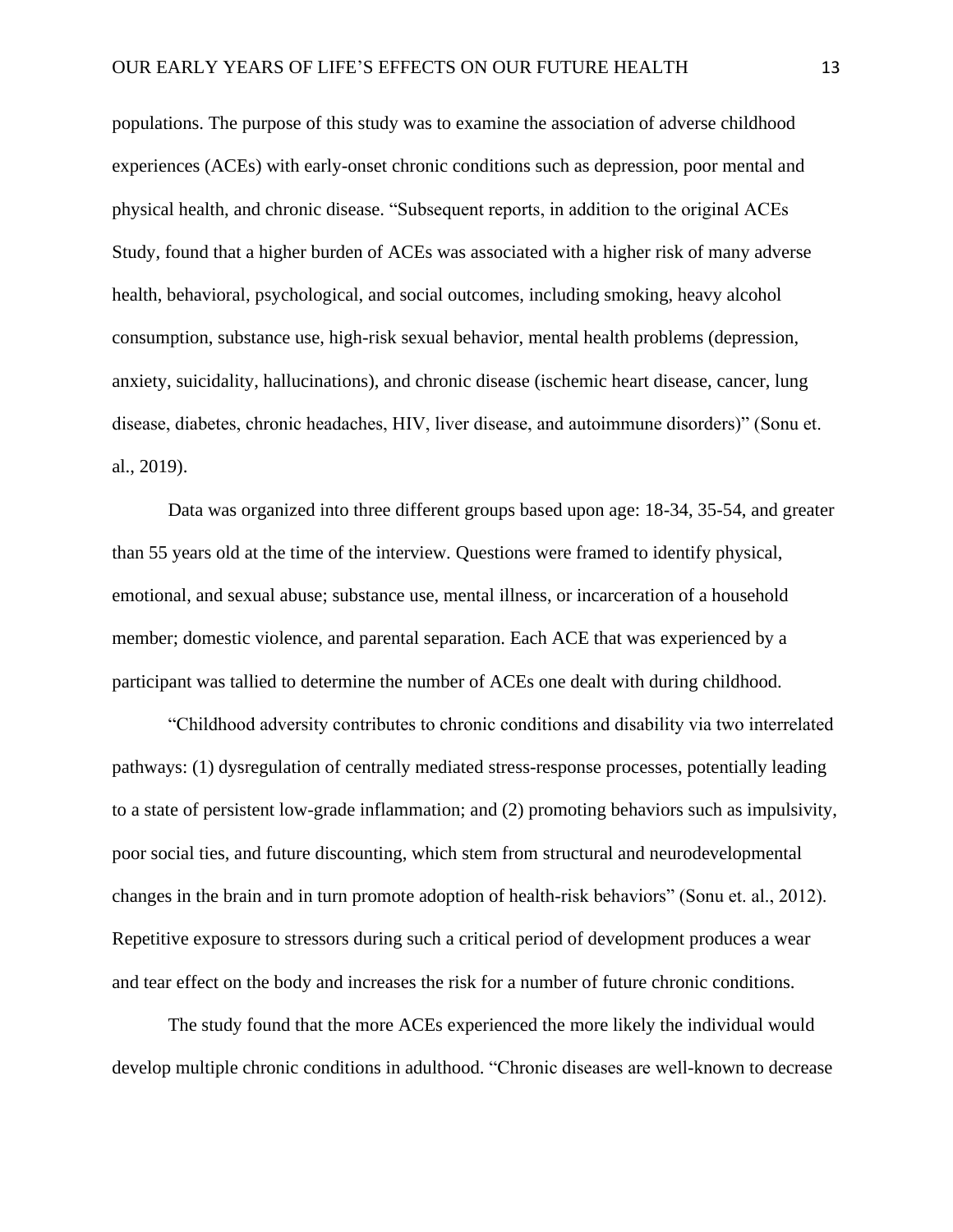quality of life in several ways, including: additional complications or comorbidities that arise over time (e.g. congestive heart failure from prolonged history of hypertension); disabilities and physical activity limitations that impact other domains beyond health (e.g. employment, leisurely activities); and the plethora of economic costs associated with management of chronic conditions (e.g. medications, procedures, physician or hospital visits)" (Sonu et. al., 2012). Based on the information presented, health care systems and providers should consider expanding their services, adopting trauma-informed practice, and engaging in collaboration for mitigating the long-term effects of childhood adversity.

Article 3: *Associations Between Adverse Childhood Experiences and Health Outcomes in Adults Aged 18-59 years* 

This cross-sectional study examined the relationship between ACEs and health-related behaviors, chronic diseases, and mental health in 1,501 adults in China using an ACE International Questionnaire (ACE-IQ). The ACEs that were investigated included psychological, physical, and sexual forms of abuse, as well as household dysfunction. The study was performed on adults 18-59 years of age.

Complete demographic information was recorded for each survey participant to compose more accurate data. ACE scores were recorded based on the answers for each question asked during the interview. The questions were categorized according to the type of trauma that was encountered before the age of 18. Areas of investigation included abuse (physical, emotional, and sexual), neglect, family dysfunction, peer violence, witnessing community violence, and exposure to violence. Alcohol use and substance use was also explored to determine the habits that may have developed based upon the various experiences that took place in childhood.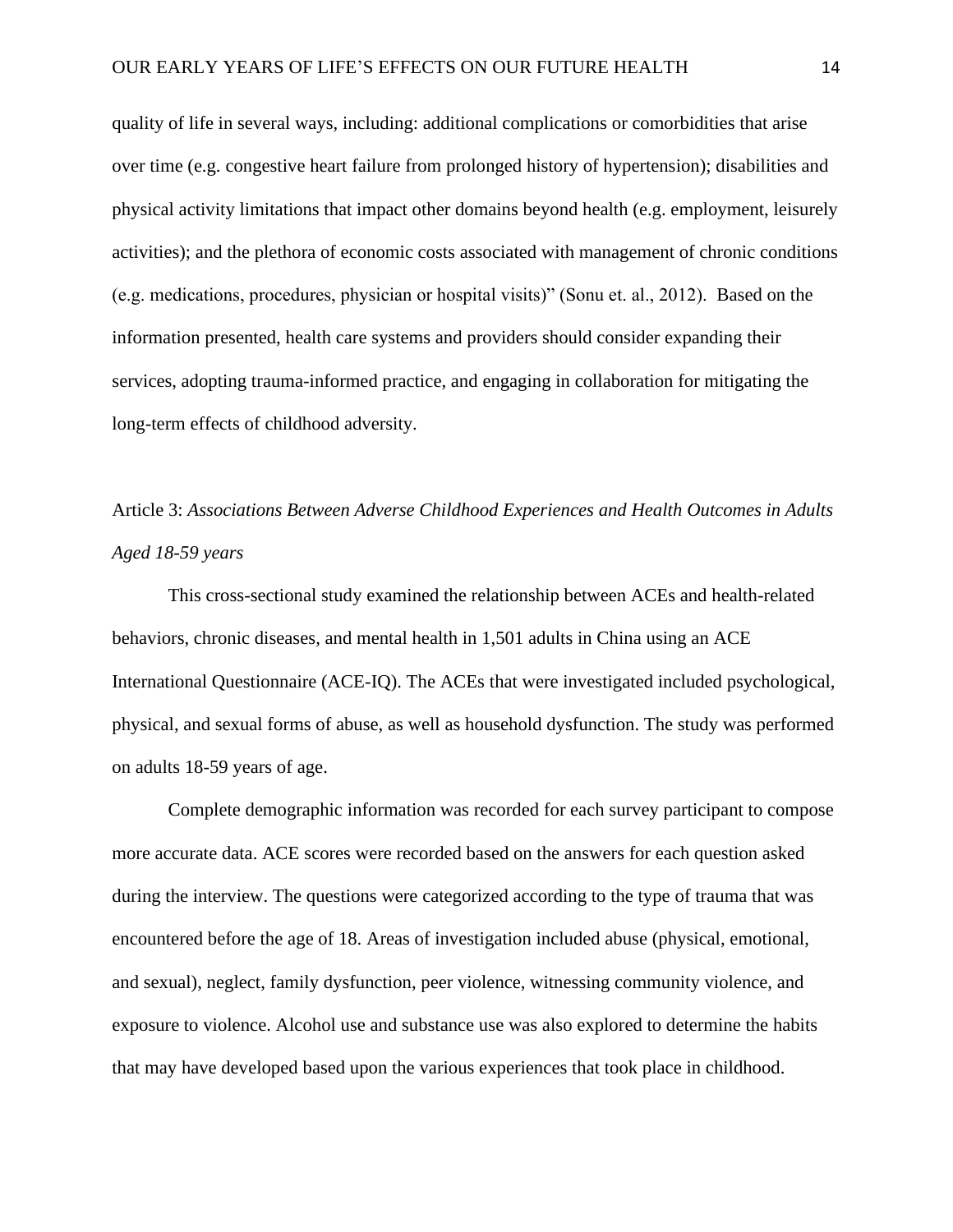The study found that individuals who reported emotional abuse during childhood had an increased risk of depression and PTSD in adulthood compared to those who did not suffer from emotional abuse. "Physical abuse during childhood was significantly related to adult smoking, chronic disease, and poor mental health. Domestic violence, community violence, and sexual abuse during childhood was significantly associated with an increased risk of PTSD in adulthood, which is consisted with previous studies. Abuse and neglect have a deleterious impact on the emergent attachment system and can lead to emotional dysregulation and an increase in cortisol levels" (Chang et. al., 2019). It was also evident that being bullied, family drug use, and physical abuse impacted the prevalence of chronic disease in adulthood. Based on the information provided by the participants different ACE components had a different long-term effect on the future health and well-being.

#### **Category three: Early Identification and Impactful Interventions**

This category was created to discuss the impactful interventions utilized to help manage the effects of trauma and maltreatment during childhood. Mirlashari et. al. and Bellis et. al. examine possible interventions that many be beneficial when implemented at an early age to avoid the negative effects of the experienced trauma.

Article 1: *Addiction, Childhood Experiences and Nurse's Role in Prevention: A Qualitative Study* 

This study investigates the nurse's role in the prevention of childhood substance abuse. This qualitative study conducted in-depth interviews with both young men and women who are currently in treatment for addiction or who are actively using drugs. In addition, nurses and family members were also interviewed to discover their point of views on the issue at hand.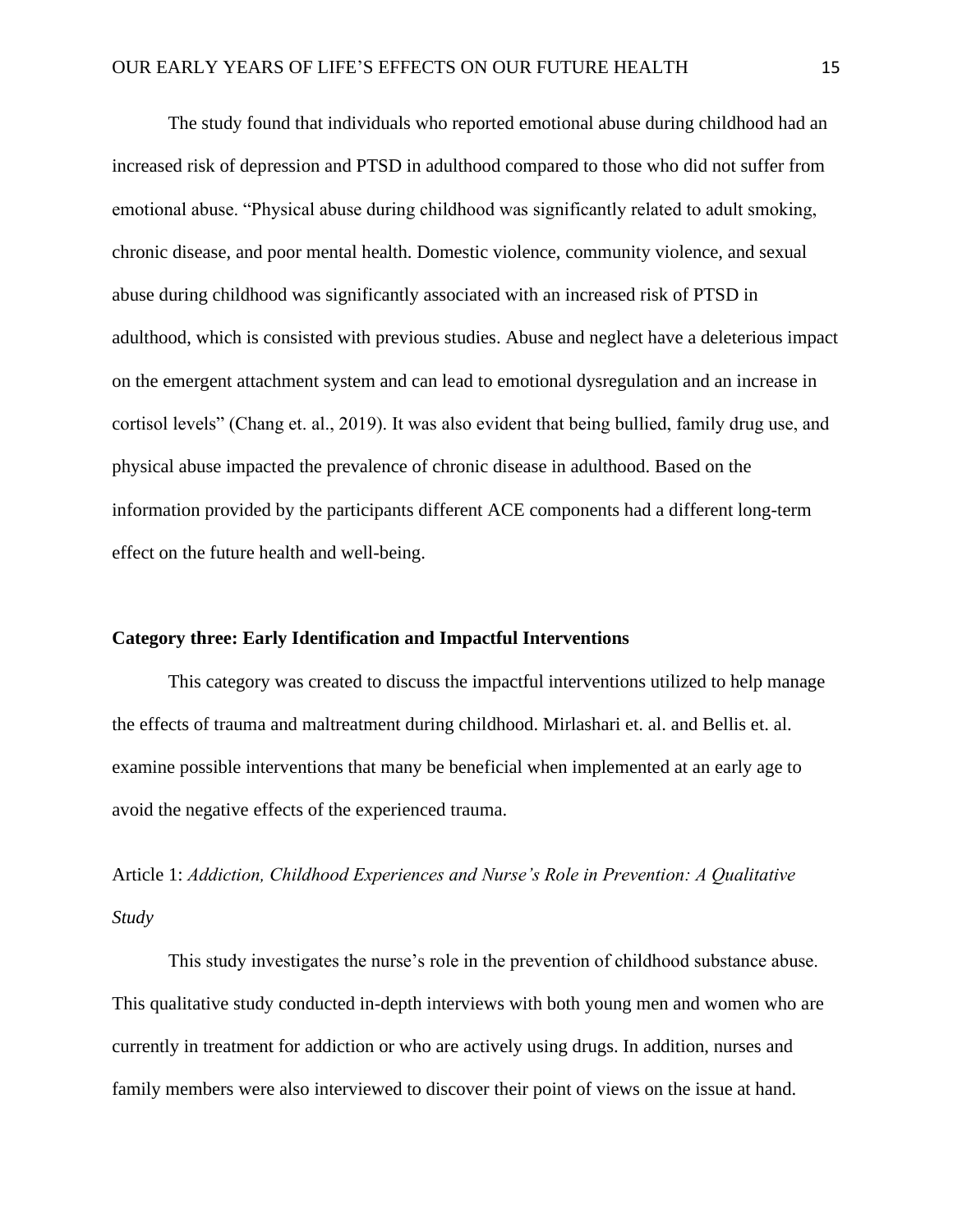Substance abuse and addiction are preventable disorders that interfere with normal functioning and contribute to health problems that could be otherwise avoided. "The transition period from mid to late adolescence into early adulthood is identified as a high-risk period for drug use" (Mirlashari et. al., 2020).

There are reports that identify genetic and social factors, family relationships and poor parenting practices as etiological reasons that contribute to initiation of drug use. "While substance use generally begins during the adolescent years, there are known biological, psychological, social and environment factors that contribute to the risk that begin accumulating as early as the prenatal period" (Mirlashari et. al., 2020). With that being said, it is evident that there are many opportunities to intervene in a child's life to prevent substance abuse disorders and behavioral problems before they may normally manifest.

Face to face interviews were conducted to properly gather important data given by the interviewee for identification of effective interventions to substance use and addiction. The participants that were chosen for this study were men and women 18-35 years of age. It is apparent that drug addiction does not occur overnight, therefore, it was important for the researchers to initiate conversation about their childhood experiences, relationships with their families, and their knowledge and experience with using drugs. Moreover, the participants were encouraged to talk about their experiences with preventative health programs and training programs that they undertook during childhood regarding drugs. Nurses were asked about their experience on prevention of drug addiction for the childhood population.

The study found that traumatic events during childhood was a similar experience for the majority of the participants that kickstarted their problem with drug addiction. These traumatic events included physical, sexual, emotional abuse, exposure to parental violence in early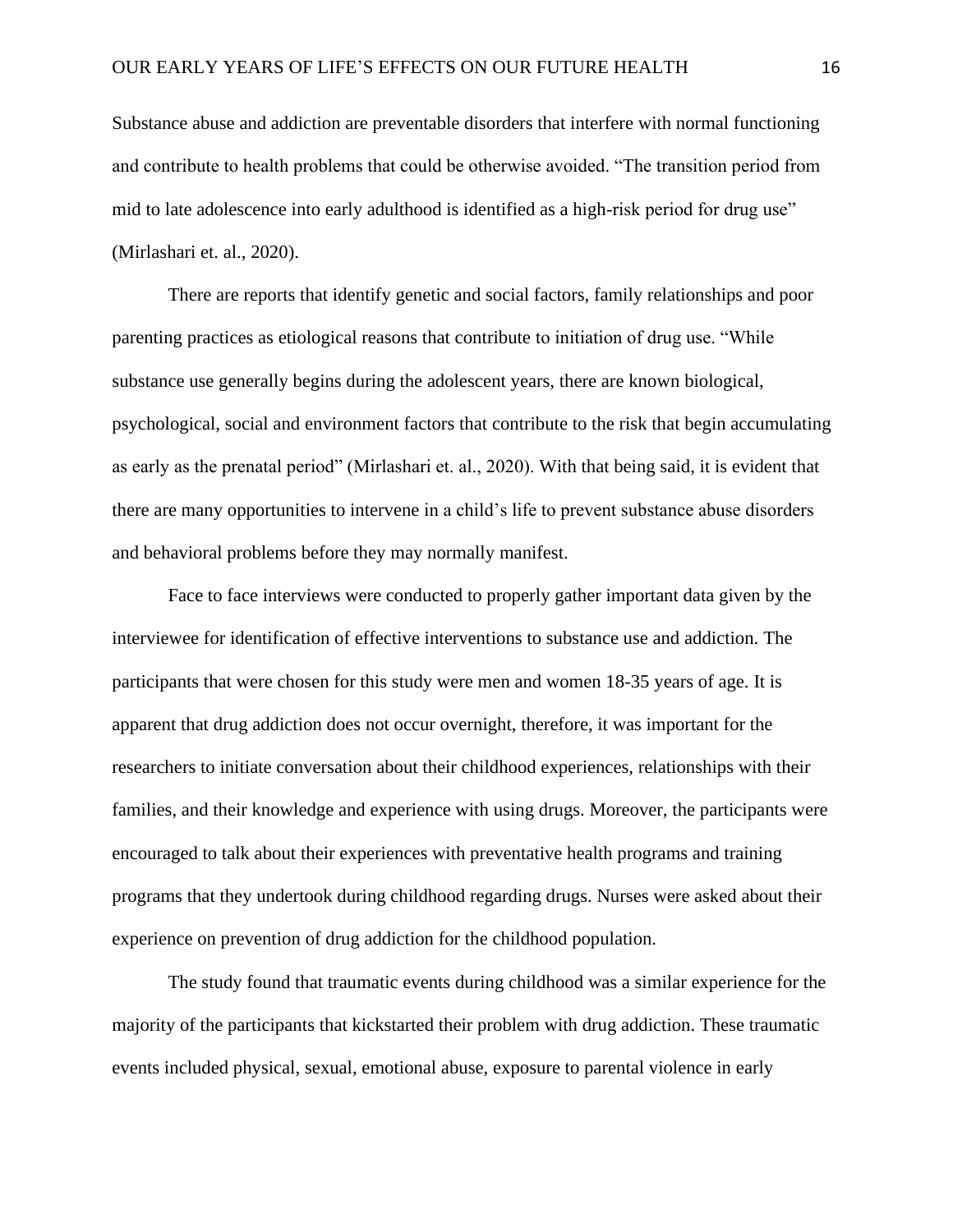childhood, and other family breakdown or parental addiction. Inappropriate parenting approaches was another major theme identified during the interviews. Many of the participants explained that their parents had high expectations for them during childhood which were not realistic to achieve and ultimately put immense pressure on the individual during a crucial developmental period of their life. It was also found that inappropriate punishment, lack of available information about drug use and a lack of understanding between parents and children were also common stressors leading to drug abuse. Furthermore, the study discovered that the participants never experienced any kind of training program related to the prevention of drug use. They said, "it was like society has turned a blind eye to threat of drug use among youth" (Mirlashari et. al., 2020).

The first theme that was noted based on the interview of nurses was "low experience about drug prevention" (Mirlashari et. al., 2020). There is a disconnect between nurses and prevention of drug addiction programs in their curriculum. "The second theme was the 'lack of a clear definition of nurses' role in prevention of drug use" (Mirlashari et. al., 2020). There is a lack of school nurses in our country and these nurses could have a great role in the early recognition and prevention of deviation among kids. Researchers found that, "Nurses have a pivotal role in child protection and prevention of child abuse and neglect. Advanced practice nurses and those who work in primary care and community resource setting can provide health assessments for susceptible families and recognize risk factors for potential child abuse and neglect" (Mirlashari et. al., 2020). Nurses should be trained to focus their assessment on the prediction of potential abuse rather than recognizing abuse after it has already occurred.

Parenting dynamics are shown to have an immense impact on their children's behavior. Most of the participants who dealt with drug abuse came from dysfunctional and broken homes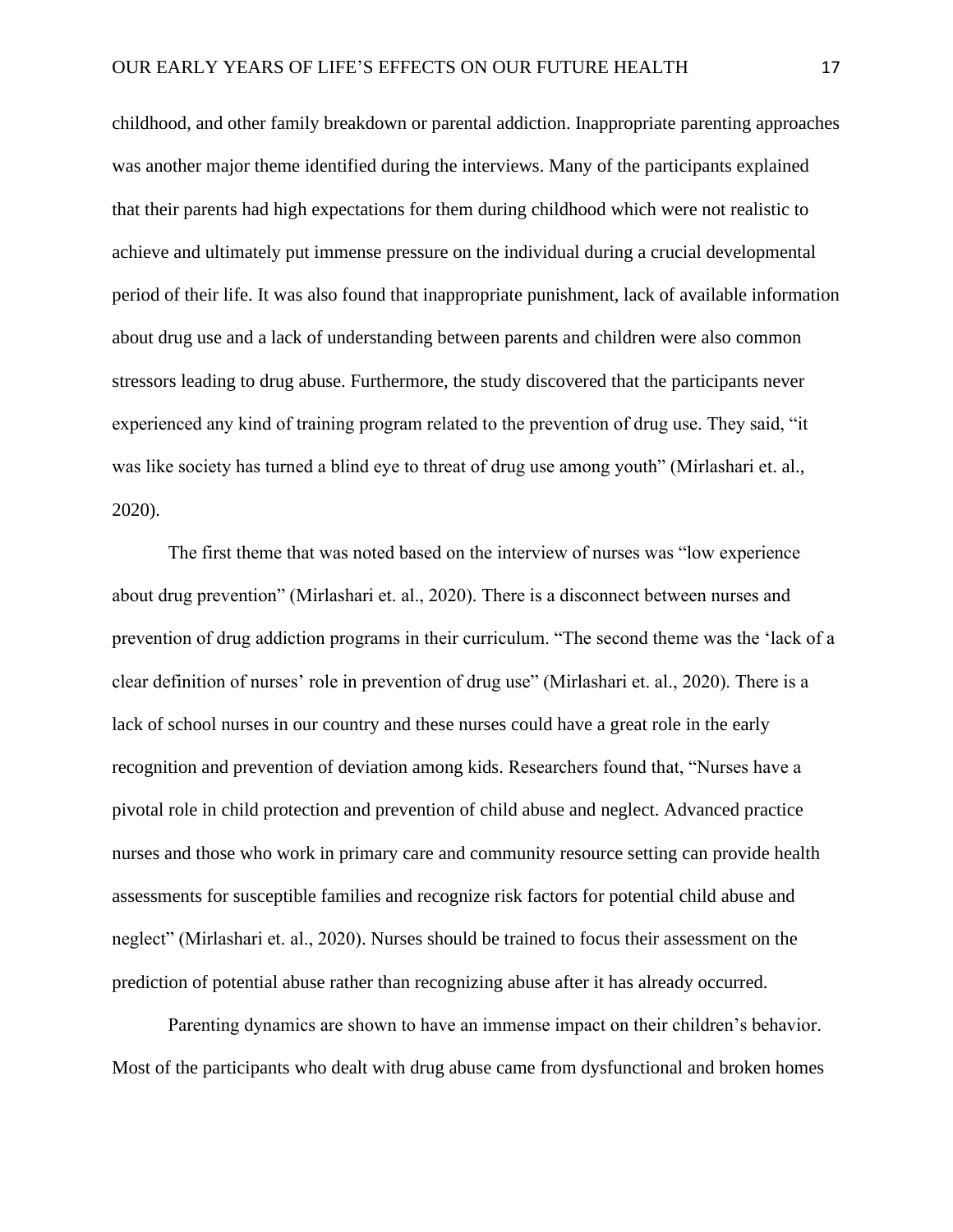putting them at greater risk for poorer health outcomes into adulthood. There is a lack of supervision and protection in these homes endangering youth because of little to no guidance and education from important role models in their lives. It is important to the note that the study found "that the major obstacles to providing support and timely interventions for at-risk families and individuals include a lack of time and skills, short appointments, and long waiting lists for consultations. In fact, some families have learnt that problems must be really critical before they seek support" (Mirlashari et. al., 2020). The findings suggest the potential contribution nurses can offer to children who are at risk of developing substance use problems with the proper education and assessment.

Article 2: *Does Continuous Trusted Adult Support in Childhood Impact Life-course Resilience Against Adverse Childhood Experiences- A Retrospective Study on Adult Health-Harming Behaviors and Mental Well-Being*

This research article discusses the impact of support from a trusted adult during childhood when dealing with adverse childhood experiences. Face-to-face surveys for 18 to 69 years old examined ACEs suffered, a trustworthy, always available adult (AAA), current diet, smoking and alcohol consumption, and mental well-being in four different UK regions.

The study mentioned that ACEs are strongly associated with adopting health-harming behaviors (HHBs) in adolescence and adulthood. Some on these HHBs include smoking, heavy alcohol consumption, drug use and high calorie, low nutrients diets. "Recent studies have shown that ACEs can alter early brain development including pleasure and reward centres and can compromise the role of the pre-frontal cortex in impulse control" (Bellis et. al., 2017). There are some children who are able to avoid the negative health and social outcomes that can come from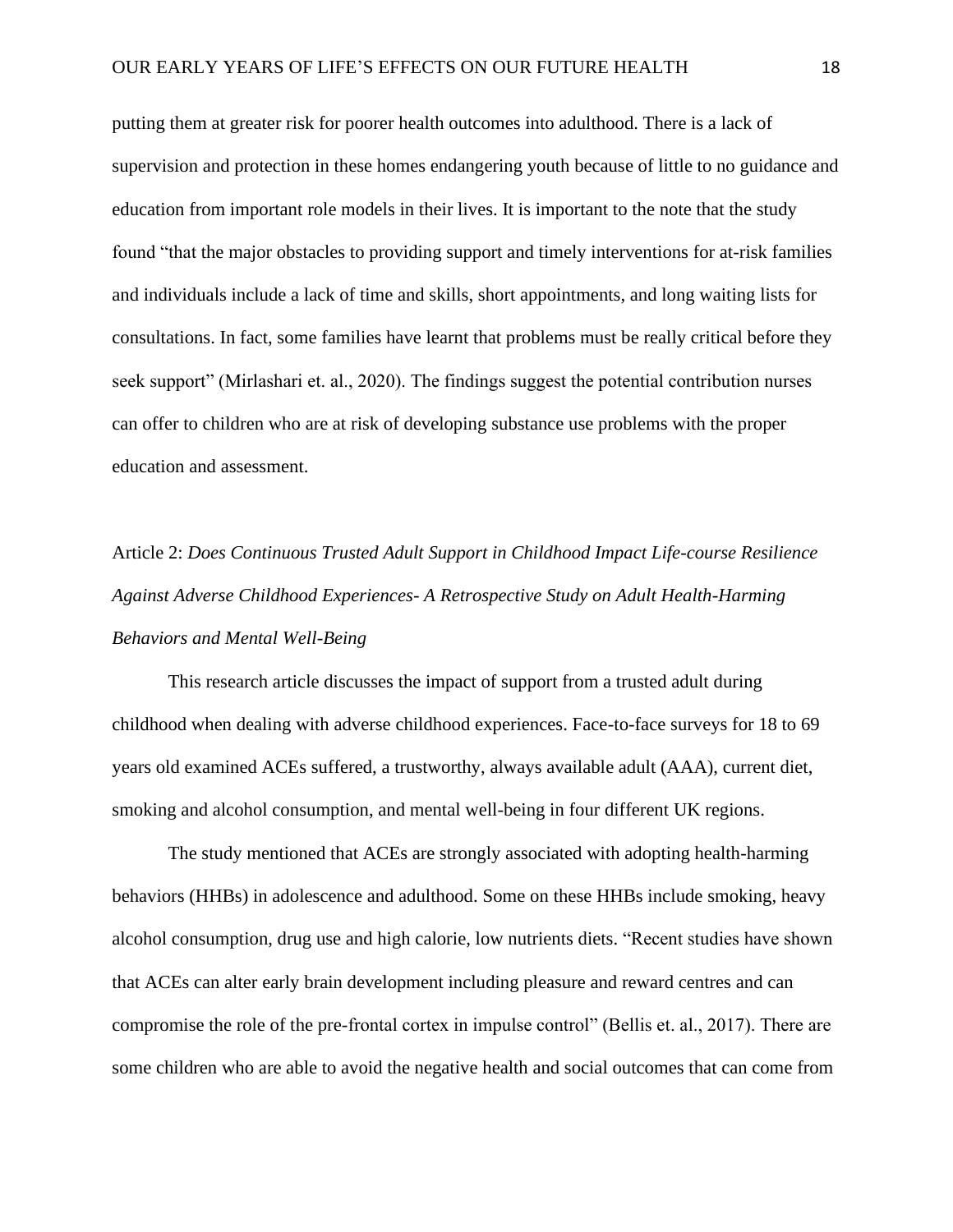stressful events. These children are termed resilient which is described as "an individual's ability to transform potentially toxic stress and consequently reduce the harmful physiological and psychological impacts of such stressors occurring during childhood development" (Bellis et. al., 2017). Emerging intelligence, strong cultural traditions, developed self-regulation skills, and sense of personal control have been associated with reliance during childhood. In addition, having a supportive adult present throughout childhood has been associated with lower levels of HHBs.

Adverse childhood experiences negatively impact multiple areas of health and well-being across the lifespan. With proper support provided to those experiencing hardships during childhood the outcomes of negative health problems can be mitigated according to this research conducted in 2017.

#### **Overall Discussion of Literature Review**

Overall, the research available regarding adverse childhood experiences and future health is abundant. There have been several studies conducted to identify the types of adverse childhood events and trauma that have the most impact on the future health and well-being of these individuals. There are also a number of studies that discuss the types of health outcomes seen in adulthood who experienced hardship throughout childhood. The articles that were discussed in this literature review contributed to a greater understanding of the types of adverse experiences, their risks, and possible interventions that may be beneficial to mitigate poorer health outcomes.

Each article had limitations of their own. Articles by Corso et. al., Varese et. al., Sonu et. al., Chang et. al, and Deschênes et. al., were all quantitative studies that perhaps limited the amount of information from each interviewee by minimizing their responses to each question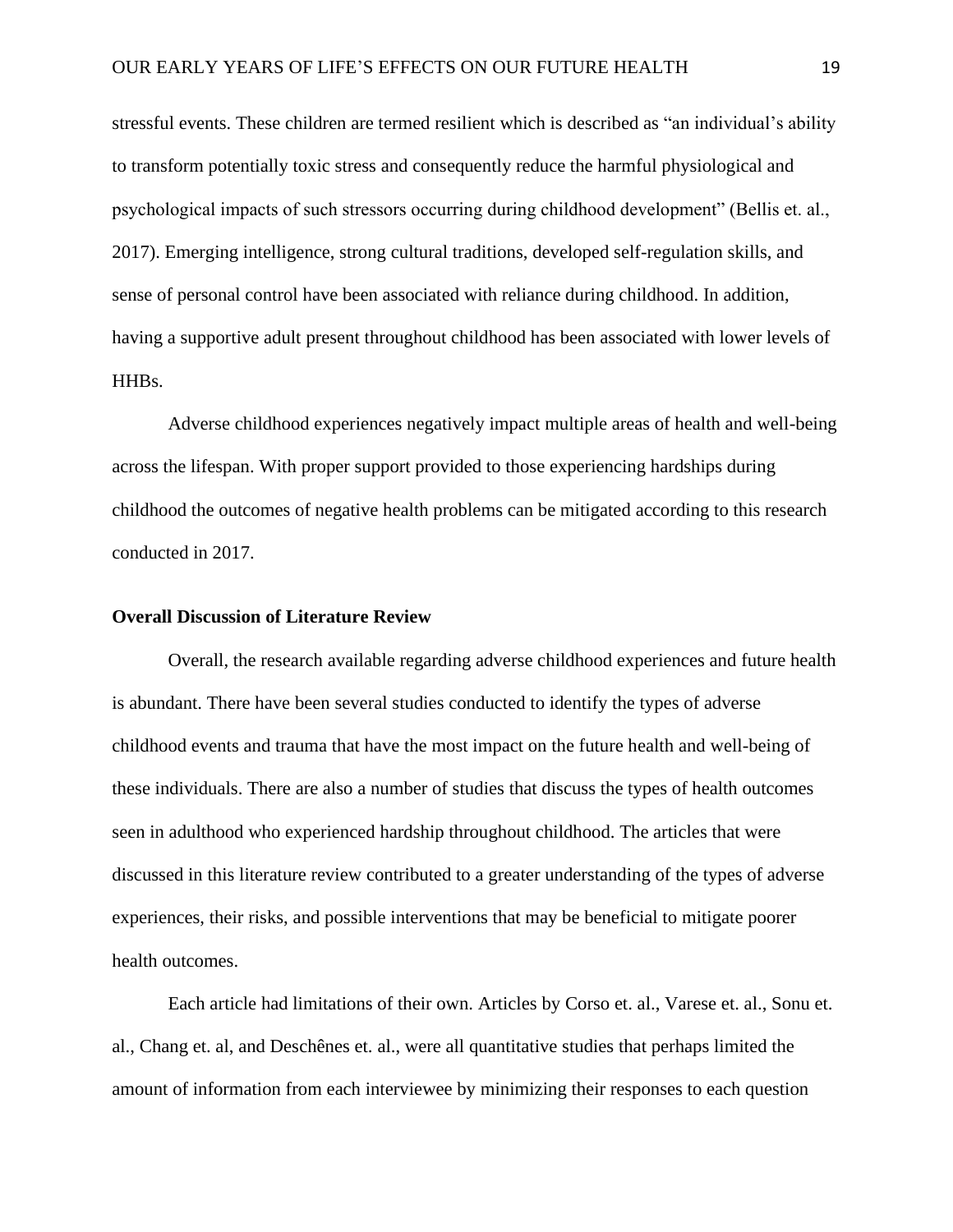that was asked per the survey. The qualitative studies by Bellis et. al. and Mirlashari et. al. conducted qualitative studies allowing the participants to disclose as openly as desired the types of experiences they endured during childhood. These studies made it possible for the researchers to discover more possibilities and correlations between adverse events and future health. The seven studies all utilized appropriate sample sizes and collected pertinent data to bring light to new discoveries within this health concern.

Overall, most of the articles displayed great information. They incorporated large sample sizes and collected data in an organized and easy to understand manner. They were all able to follow through with their research studies and ultimately bring light to valuable information to guide future research pertaining to this topic.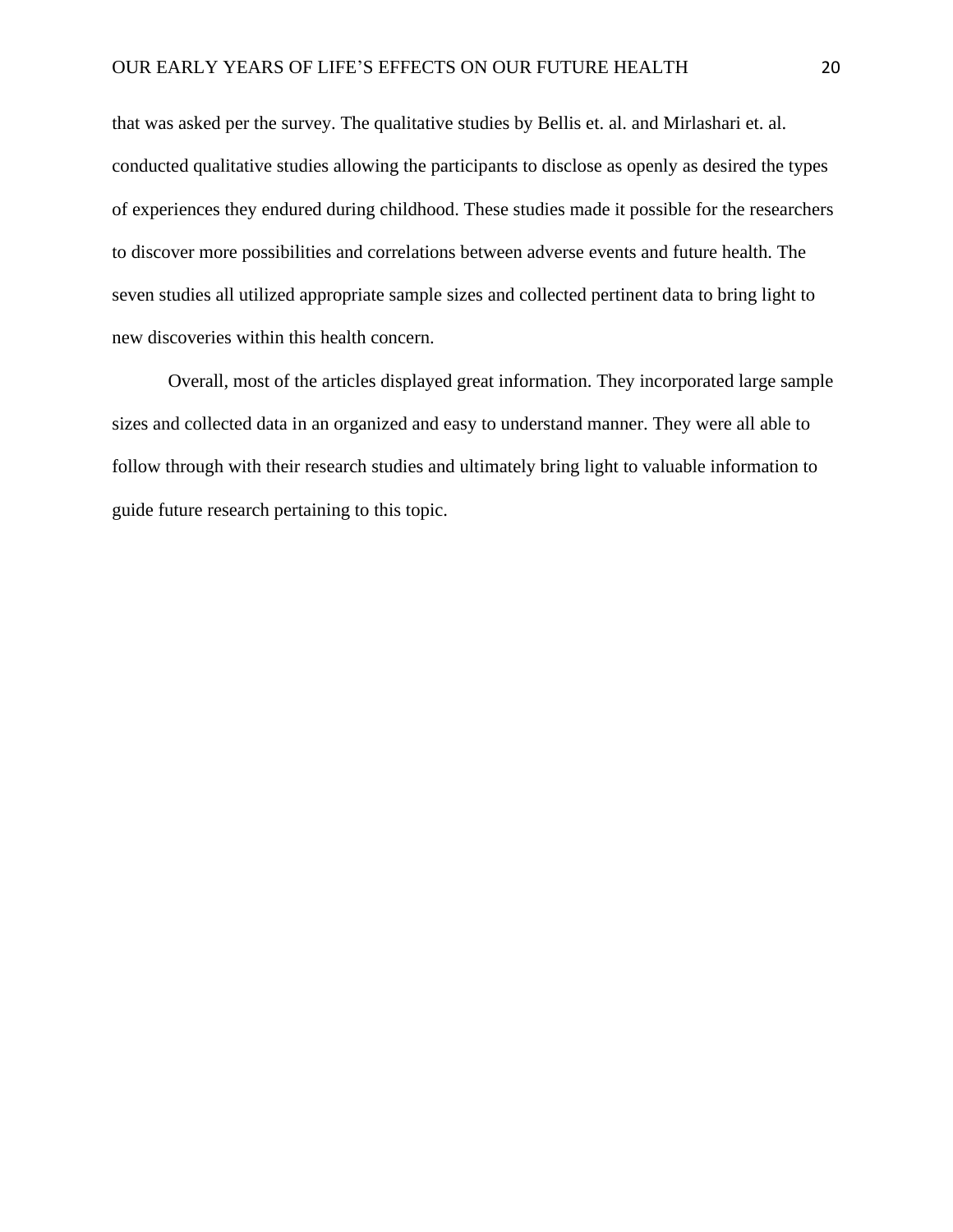#### **Proposal For Further Study**

It is evident that information was gained during the literature review that answered many of the questions proposed in the research. However, there are also apparent gaps in the research that should be addressed. The availability of a support person throughout childhood is associated with fewer poor health outcomes in adulthood. Therefore, a study is proposed to determine the qualifications, characteristics, and relationship of support people that would be of increased benefit to the child experiencing adverse life events. This is especially important during a critical period of development to mitigate the occurrence of negative health outcomes in adulthood. The main research questions is:

• What makes a support person effective for a child who has experienced adverse childhood experiences to mitigate negative health outcomes in the future?

#### **Theoretical Framework**

The theoretical framework that correlates best with this research topic is that of Phil Barker. Phil Barker's theory of Tidal Model emphasizes that what works for one person pertaining to their care may not work for another person (Petiprin, 2020). The purpose of this model is to guide nurses in caring for patients faced with mental illness. This model views health and illness as fluid, however, it views life as a journey that can become "shipwrecked". "Barkers model includes six philosophical assumptions: a belief in the virtue of curiosity; recognition of the power of resourcefulness; respect for the patient's wishes; acceptance of the paradox of crisis as opportunity; acknowledging that all goals must belong to the patient; and the virtue of pursuing elegance, which means the simplest possible means should be sought" (Petiprin, 2020). The patient must accept that recovery is possible, change is inevitable, and become aware of the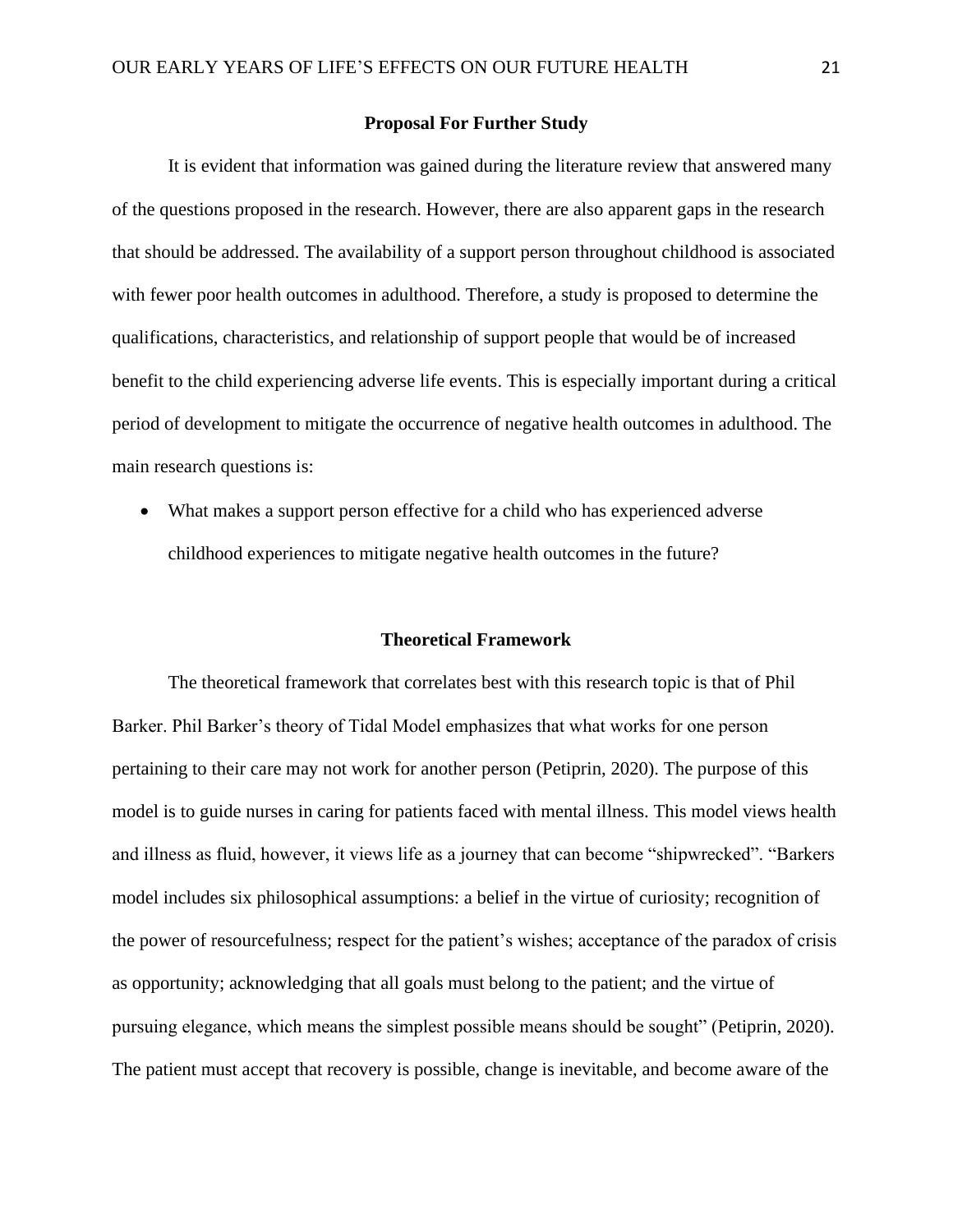fact that they have all the resources that are needed to overcome the journey. The Tidal Model uses a unique and specific way for interviewing patients. It reveals hidden meanings, the patient's resources and discovers what needs to be done to help with his or her recovery (Petiprin, 2020). This theory can be applied to this research because mental health is critical to the recovery of those who have experienced traumatic childhood events. The techniques used for the Tidal Model are critical to the interviewing process for this research proposal. The goal is to determine what the participants stories reveal and determines the resources and support available to each participant to overcome these tragedies and establish a healthier future. It is the role of mental health nurses to establish rapport and trust with their patients in order to identify unique and impactful interventions beneficial to each participant.

#### **Primary Research Aims**

The primary research aim for this proposed qualitative study is to explore the perceptions of people who experienced childhood trauma and had a supportive person during that time. Another aim is to determine the characteristics, qualifications, and relationship status that make a support person more effective in guiding a person to a healthier future after experiencing childhood trauma. Other aims to this study are to identify what kind of support is most effective, depending on the type of adverse childhood event that was experienced.

#### **Research Method**

#### **Research Design**

The design of the proposed research study will be carried out as a qualitative study utilizing numerous face-to-face interviews to collect data.

#### **Sample Size**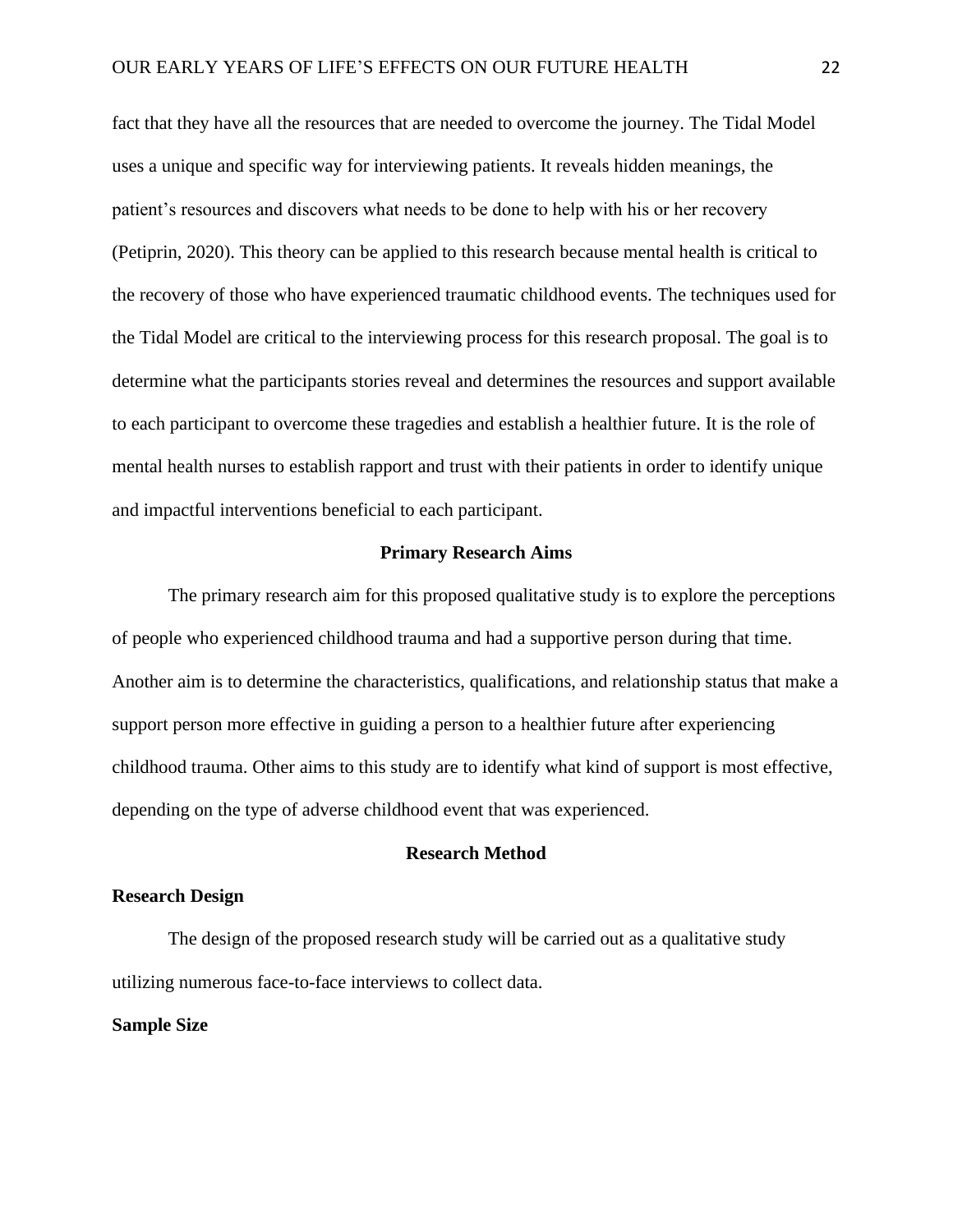A total of 10 participants will be recruited in various locations of California to be included in the study. The criteria to be used are as follows: between the ages of 18 and 65 years old, residing in California, experienced at least two adverse events during childhood, and had a support person during childhood who was actively involved in the participants life during or after the adverse events occurred. There will not be any limitations on nationality and gender.

#### **Ethical Considerations**

Each participant will be provided with informed consent prior to the research study being conducted. There are a few considerations to be noted to legitimize this research study. First, the population to be studied could be considered vulnerable. Therefore, every effort will be made to ensure their privacy and safety. Next, participation in the study should be completely voluntary and the participants will have the ability to leave the study whenever they want. Patient identification will remain confidential. This will allow for the participants to feel comfortable about disclosing personal information pertaining to their experiences as a child. Finally, the study will be submitted to an Internal Review Board for examination of ethical concerns and data collection will not begin until after approval is received.

#### **Strategy for Recruitment**

This study is aimed to work with individuals who have suffered traumatic experiences during childhood and had a support person available throughout those experiences. The strategies used for the recruitment of the participants will be through purposive sampling. The researchers will utilize their expertise to select the sample that is most useful for the purpose of the research. This will allow the researchers to collect the necessary information in order to formulate the most accurate data. The researchers include health care workers that are experienced in mental health medicine.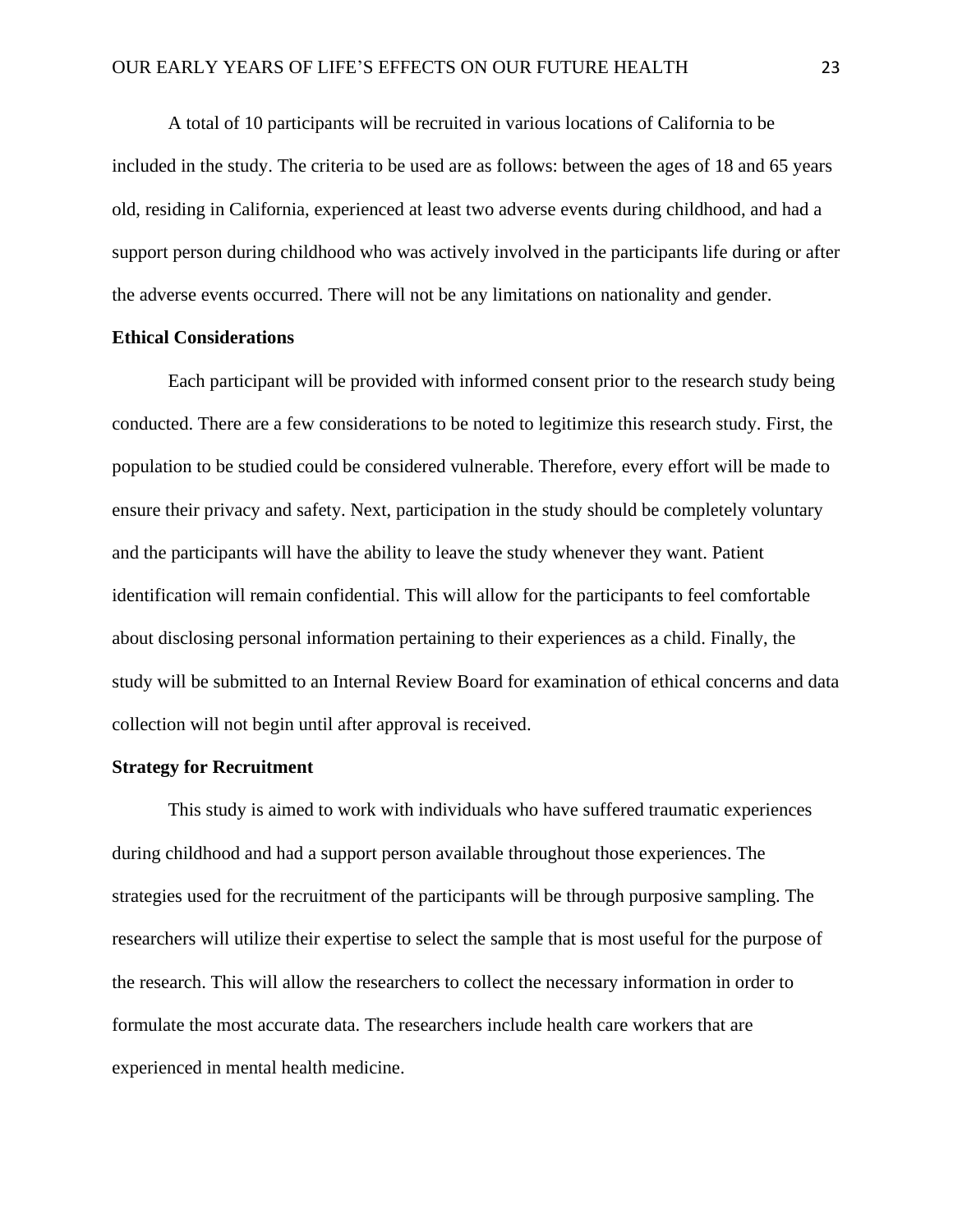#### **Methodology**

This study will utilize a qualitative approach after obtaining demographic and baseline information. The purposive sampling method will be used to recruit participants for the study. Specifically, the snowballing method will be utilized on social media to gather participants. A set of open-ended questions will be asked to each participant to begin the interview however, as the interview progresses these open-ended questions will then be individualized based upon the experiences of the participant.

Demographic information will be:

- Age
- Ethnicity
- Gender
- **Occupation**

Background information will be:

- How many adverse childhood events did you experience before the age of 18?
- How old were you when you experienced the traumatic event?
- What was/is the relationship of your support person to you?
- How old was your support person?
- What kind of credentials (if any) did your support person have?
- How long was your relationship with your support person before the event?
- How long did your support person aid you in dealing with the event?

The following open-ended questions will be asked:

- What kind of adverse childhood event did you experience?
- What did that situation feel like?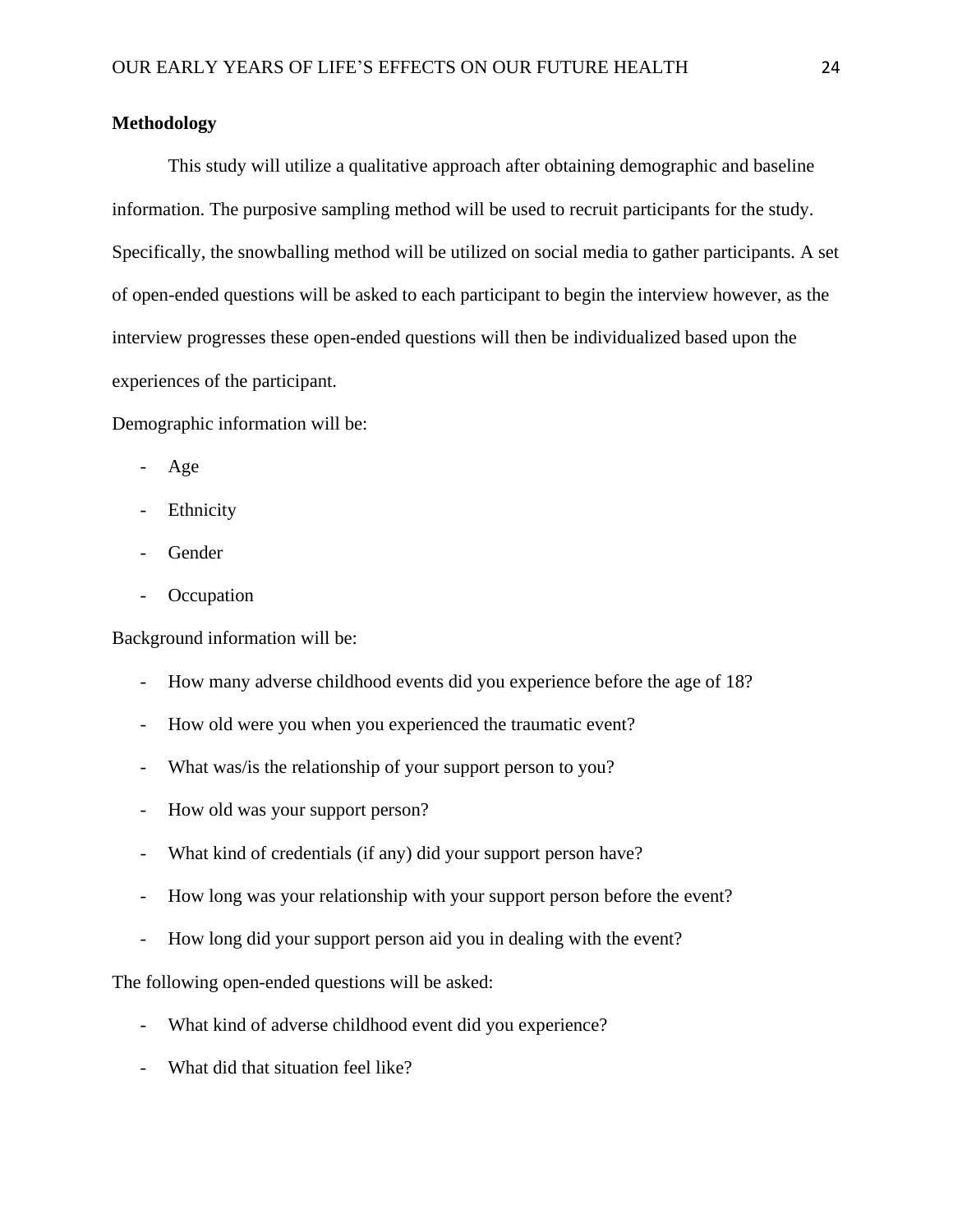- How did your support person help you during the difficult time?
- How effective was your support person during this critical time?
- How long was your relationship with your support person before the event?
- What is your health like today?
- Are there any chronic health problems that you have been dealing with since you've experienced the traumatic event?
- Please describe qualities that your support person had that you feel were beneficial for you.

Once a baseline is assessed open-ended questions will be adjusted based off the specific experiences of the particular participant during that time to gain further critical information pertaining to the interviewee.

#### **Data Analysis**

Demographics and background information will be assessed using descriptive statistics. The qualitative questions in the study will be analyzed using content analysis. The responses from each participant will be categorized based upon their feedback during their interview to differentiate between similarities and differences. Qualities of their support person will be grouped together to determine the most effective traits to minimize future health problems. To accomplish this, similar words and phrases will be identified from each interview to distinguish common themes amongst the participants.

#### **Conclusion**

The proposed research questions were answered from conducting the literature review. There were multiple childhood traumatic events and stressors identified as leading to poorer health outcomes into adulthood. Childhood maltreatment including physical, mental, and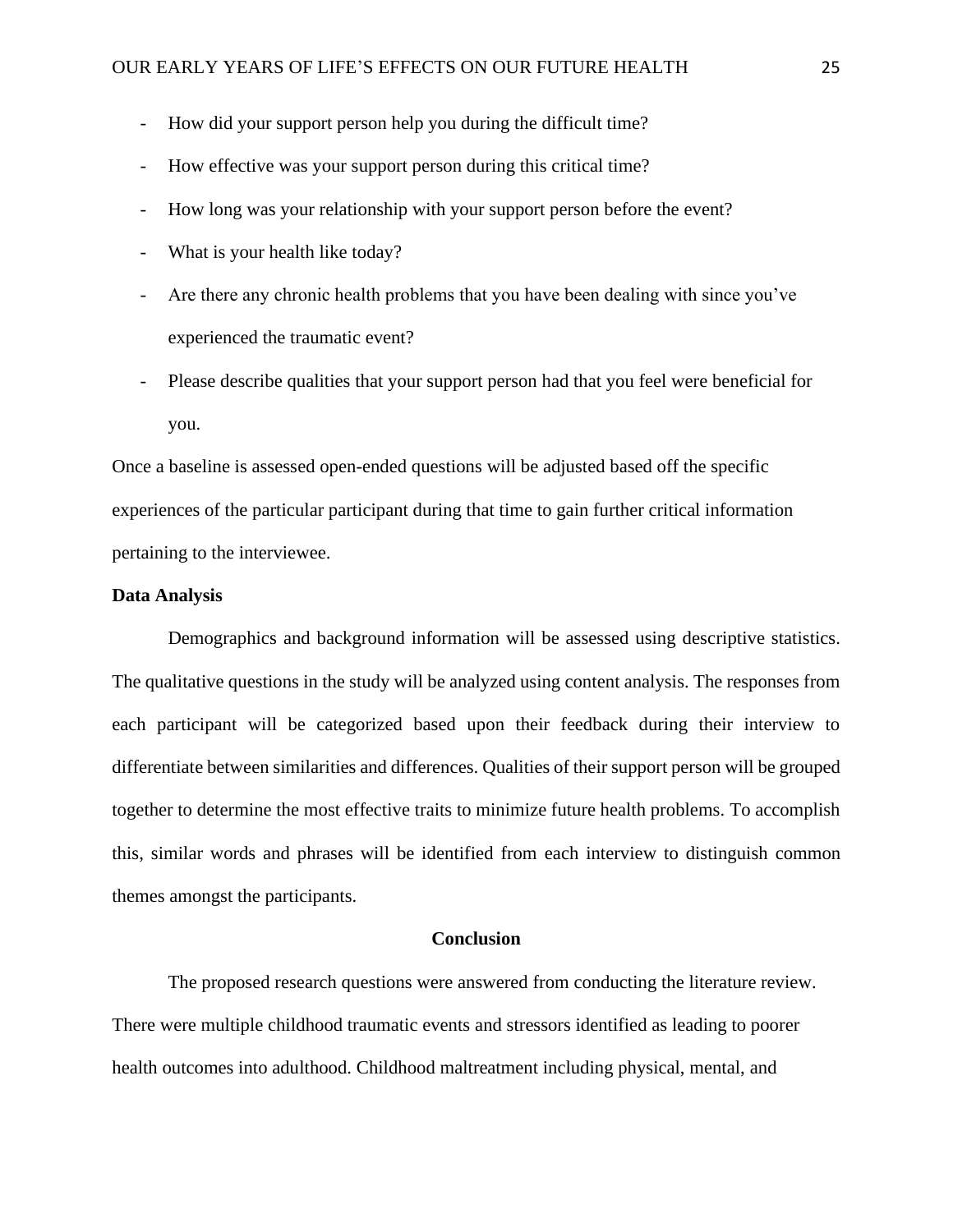emotional abuse, and neglect were associated stressors that negatively impacted the individual's future health. In addition, peer victimization, experiences of parental loss, household substance abuse, household mental abuse, household member in prison, and violent treatment of a mother were also found to be risk factors leading to poorer health outcomes. Health problems that were most prevalent to those experiencing childhood adverse events included high risk behaviors such as smoking, heavy alcohol consumption, and higher-risk sexual behavior; mental health problems including depression, PTSD, and suicide; and chronic diseases such as coronary heart disease, cancer, diabetes, chronic headaches, HIV, among many others. In spite of that, the most effective intervention for a child during their critical period of development is to have an always available support person to provide guidance if adverse events should occur.

The findings identified in this thesis can be applied to clinical practice. The likelihood a child who has experienced an adverse event to have poorer health outcomes into adulthood is high. Therefore, with this knowledge health care professionals can identify these risk factors and provide interventions and treatment to those in need before allowing them to manifest into greater health problems.

Although an abundance of information was gathered throughout the literature review a new question came to the surface: What makes a support person effective for a child who has experienced adverse childhood experiences to mitigate negative health outcomes in the future? This research can be beneficial to health care providers and other professionals working with children to guide them to searching for the right support person. There is still much to be learned regarding this topic, however, identification and awareness is a step in the right direction to mitigate modifiable risk factors pertaining to chronic disease and mental illness.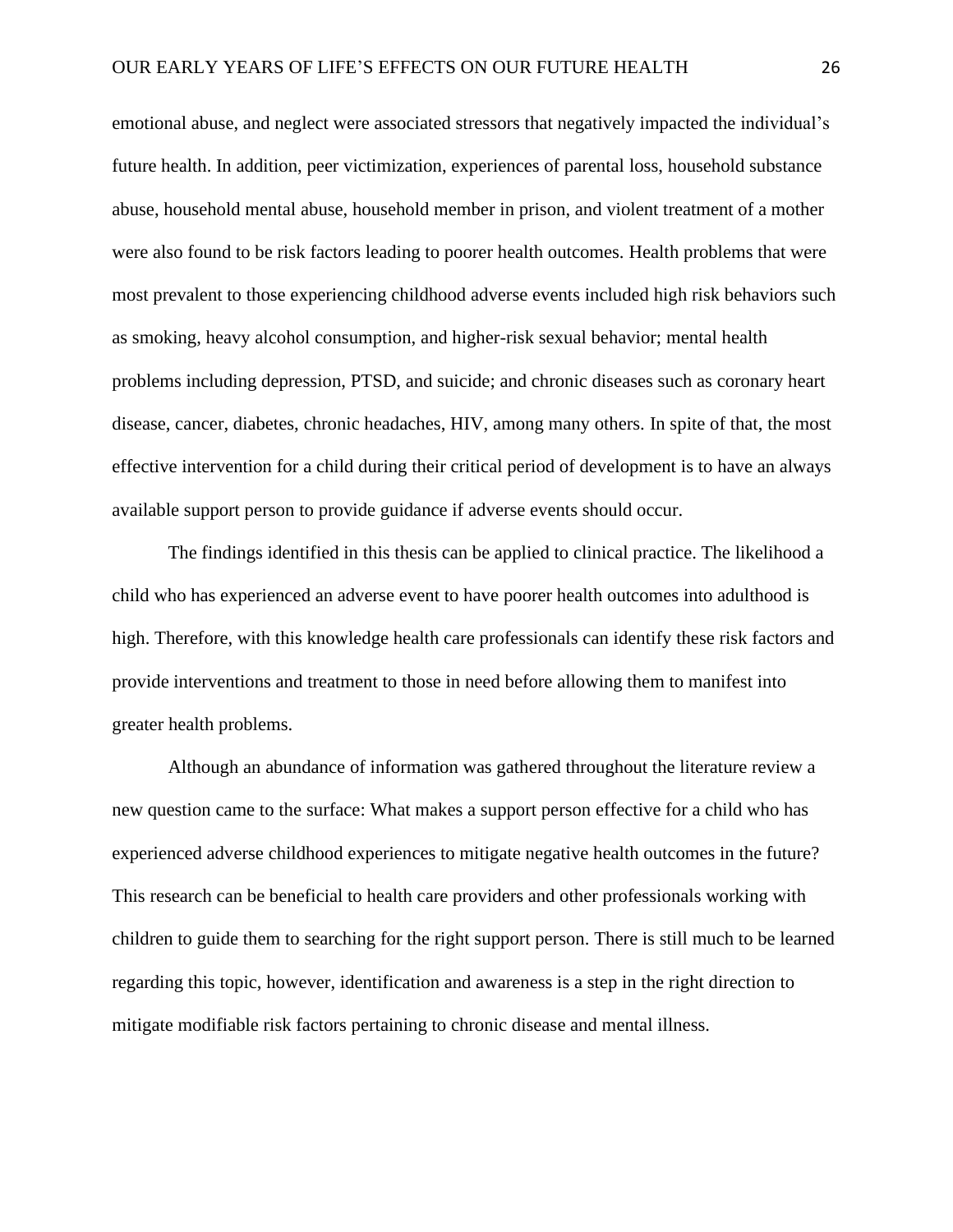#### **References**

- Bellis, M. A., Hardcastle, K., Ford, K., Hughes, K., Ashton, K., Quigg, Z., & Butler, N. (2017). *Does continuous trusted adult support in childhood impart life-course resilience against adverse childhood experiences - a retrospective study on adult health-harming behaviours and mental well-being*. Springer Science and Business Media LLC. 10.1186/s12888-017-1260-z
- Chang, X., Jiang, X., Mkandarwire, T., & Shen, M. (2019). Associations between adverse childhood experiences and health outcomes in adults aged 18-59 years. *PloS One, 14*(2), e0211850. 10.1371/journal.pone.0211850
- Corso, P. S., Edwards, V. J., Fang, X., & Mercy, J. A. (2008). *1094 | Research and Practice | Peer Reviewed*10.2105/AJPH.2007.119826)
- Deschênes, S. S., Kivimaki, M., & Schmitz, N. (2021). *Adverse Childhood Experiences and the Risk of Coronary Heart Disease in Adulthood: Examining Potential Psychological, Biological, and Behavioral Mediators in the Whitehall II Cohort Study*. Ovid Technologies (Wolters Kluwer Health). 10.1161/jaha.120.019013
- Mirlashari, J., Jahanbani, J., & Begjani, J. (2020). Addiction, childhood experiences and nurse's role in prevention: a qualitative study. *Eastern Mediterranean Health Journal = La* Revue De Sante De La Mediterranee Orientale = Al-Majallah Al-Sihhiyah Li-Sharq Al-*Mutawassit, 26*(2), 212-218. 10.26719/2020.26.2.212
- Petiprin, A. (2020). *Phil Barker – Nursing Theorist.* Nursing Theory. https://nursingtheory.org/nursing-theorists/Phil-Barker.php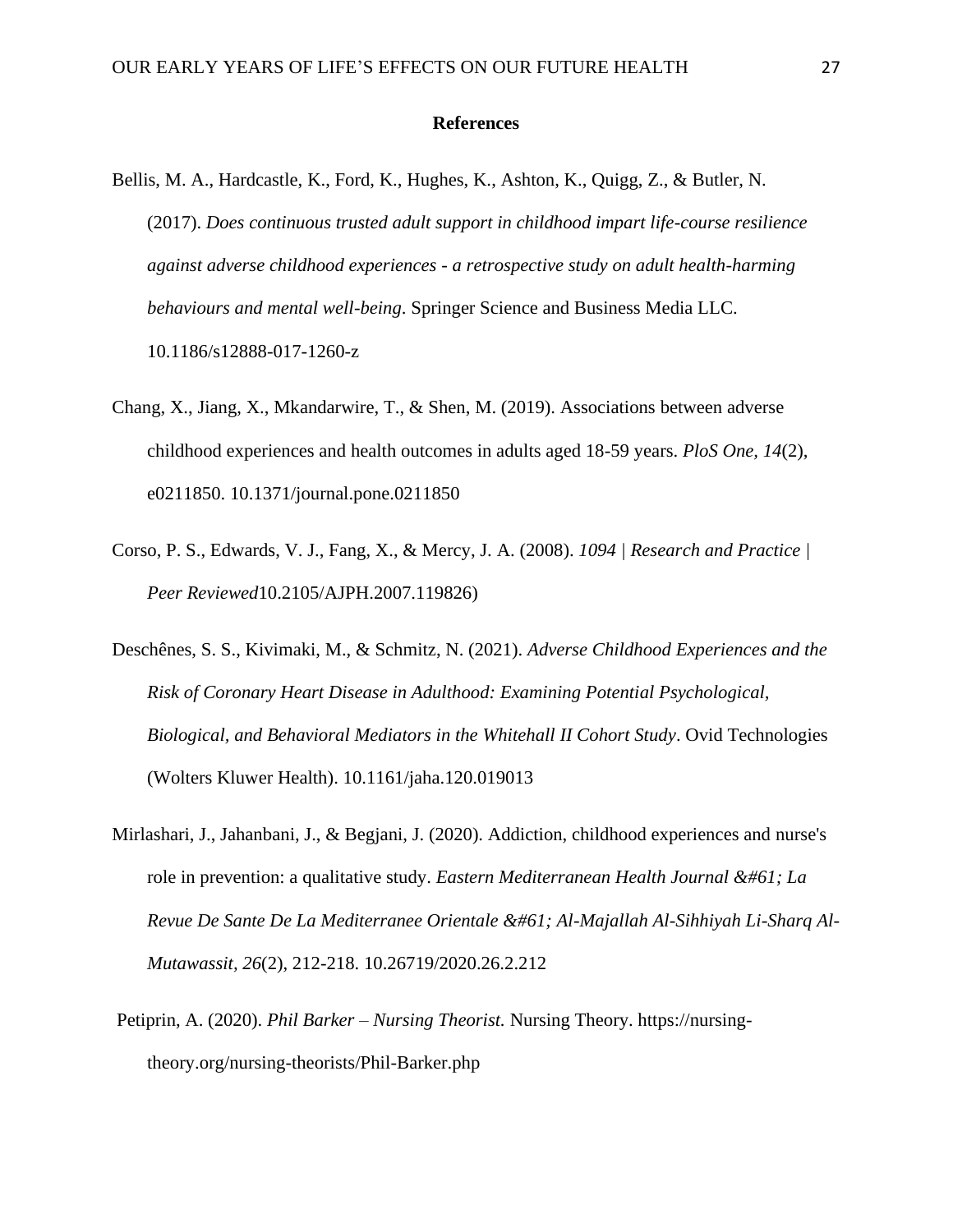- Sonu, S., Post, S., & Feinglass, J. (2019). Adverse childhood experiences and the onset of chronic disease in young adulthood. *Preventive Medicine, 123*, 163-170. 10.1016/j.ypmed.2019.03.032
- Varese, F., Smeets, F., kker, M., Lieverse, R., Lataster, T., Viechtbauer, W., Read, J., van Os, J., & Bentall, R. P. (2012). Childhood Adversities Increase the Risk of Psychosis: A Metaanalysis of Patient-Control, Prospective- and Cross-sectional Cohort Studies. *Schizophrenia Bulletin, 38*(4), 661-671. 10.1093/schbul/sbs050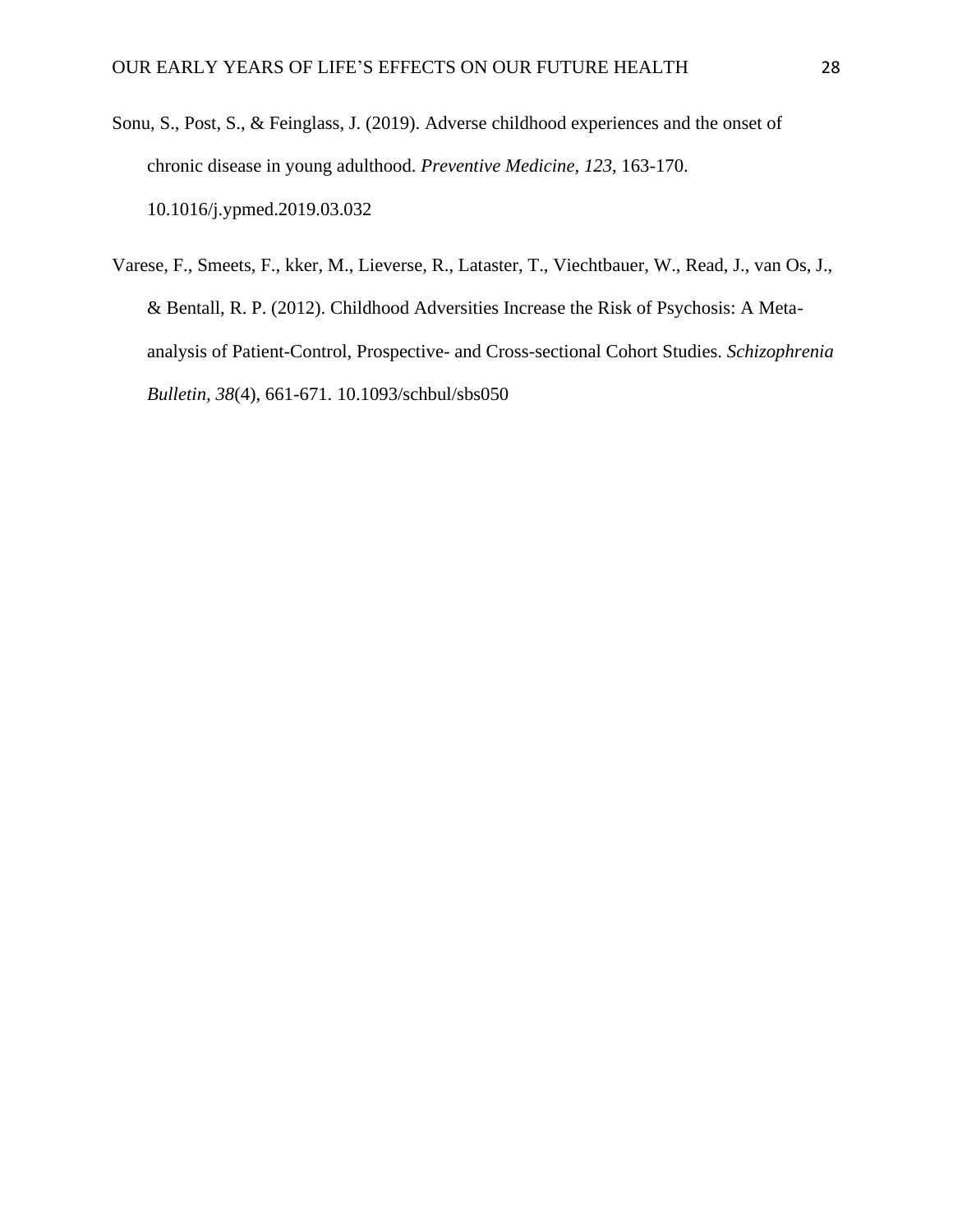| <b>Authors/Citation</b>                               | Purpose/Objective of   | Sample - Population of                       | <b>Study Design</b>  | <b>Study Methods</b>    | Major Finding(s)        | <b>Strengths</b>        | Limitations             |
|-------------------------------------------------------|------------------------|----------------------------------------------|----------------------|-------------------------|-------------------------|-------------------------|-------------------------|
| Phaedra S. Corso,                                     | Study<br>To assess the | interest, sample size<br>The population were | Quantitative,        | Propensity score        | It was found that those | This study incorporates | This study limited the  |
| Valerie J. Edwards,                                   | difference in a        | adults who reported                          | correlational survey | methods were used to    | who experienced some    | many participants and   | questions that were     |
| Xiangming Fang, and                                   | preference-based       | childhood                                    |                      | compare the 2 groups.   | sort of maltreatment    | uses many techniques    | asked to each           |
| James A. Mercy                                        | measure of health      | maltreatment                                 |                      | Basic demographic       | during their childhood  | in order to analyze the | participant. There      |
|                                                       | among adults reporting | $(n=2812)$ and those                         |                      | information was         | had significant losses  | data.                   | were not open-ended     |
| (2008):                                               | maltreatment as a      | who reported no                              |                      | collected from          | related to their health |                         | questions which does    |
| <b>Health-Related Quality</b><br>of Life Among Adults | child versus those     | childhood                                    |                      | participants. There are | into adulthood.         | There were also         | not allow the           |
| <b>Who Experienced</b>                                | reporting no           | maltreatment                                 |                      | 5 categories of child   | Physical abuse, sexual  | multiple tables to      | participant to be able  |
| <b>Maltreatment During</b><br>Childhood               | maltreatment.          | $(n=3356)$ .                                 |                      | maltreatment            | abuse, and emotional    | clearly organize the    | to truly express        |
| American Journal of                                   |                        |                                              |                      | including physical,     | neglect were            | data that was found.    | themselves. The study   |
| Public Health 98,                                     |                        |                                              |                      | sexual, emotional       | significant in and of   |                         | does not clarify the    |
| 1094_1100,<br>https://doi.org/10.210                  |                        |                                              |                      | abuse, physical         | themselves. They        |                         | age group of the        |
| 5/AJPH.2007.119826                                    |                        |                                              |                      | neglect, and emotional  | reduced health related  |                         | participants or include |
| (Corso et. al., 2008)                                 |                        |                                              |                      | neglect. There were     | quality of life         |                         | their demographic       |
|                                                       |                        |                                              |                      | five other categories   | significantly.          |                         | information. This study |
|                                                       |                        |                                              |                      | for the adverse events  |                         |                         | also does not mention   |
|                                                       |                        |                                              |                      | that were experienced   |                         |                         | if an informed consent  |
|                                                       |                        |                                              |                      | during childhood these  |                         |                         | was used before it was  |
|                                                       |                        |                                              |                      | include household       |                         |                         | conducted.              |
|                                                       |                        |                                              |                      |                         |                         |                         |                         |
|                                                       |                        |                                              |                      | substance abuse,        |                         |                         |                         |
|                                                       |                        |                                              |                      | household mental        |                         |                         |                         |
|                                                       |                        |                                              |                      | illness, violent        |                         |                         |                         |
|                                                       |                        |                                              |                      | treatment of mother,    |                         |                         |                         |
|                                                       |                        |                                              |                      | household member in     |                         |                         |                         |
|                                                       |                        |                                              |                      | prison, and parental    |                         |                         |                         |
|                                                       |                        |                                              |                      | separation or divorce.  |                         |                         |                         |
|                                                       |                        |                                              |                      | The main outcome of     |                         |                         |                         |
|                                                       |                        |                                              |                      | interest for this study |                         |                         |                         |
|                                                       |                        |                                              |                      | was a preference-       |                         |                         |                         |
|                                                       |                        |                                              |                      | based health-related    |                         |                         |                         |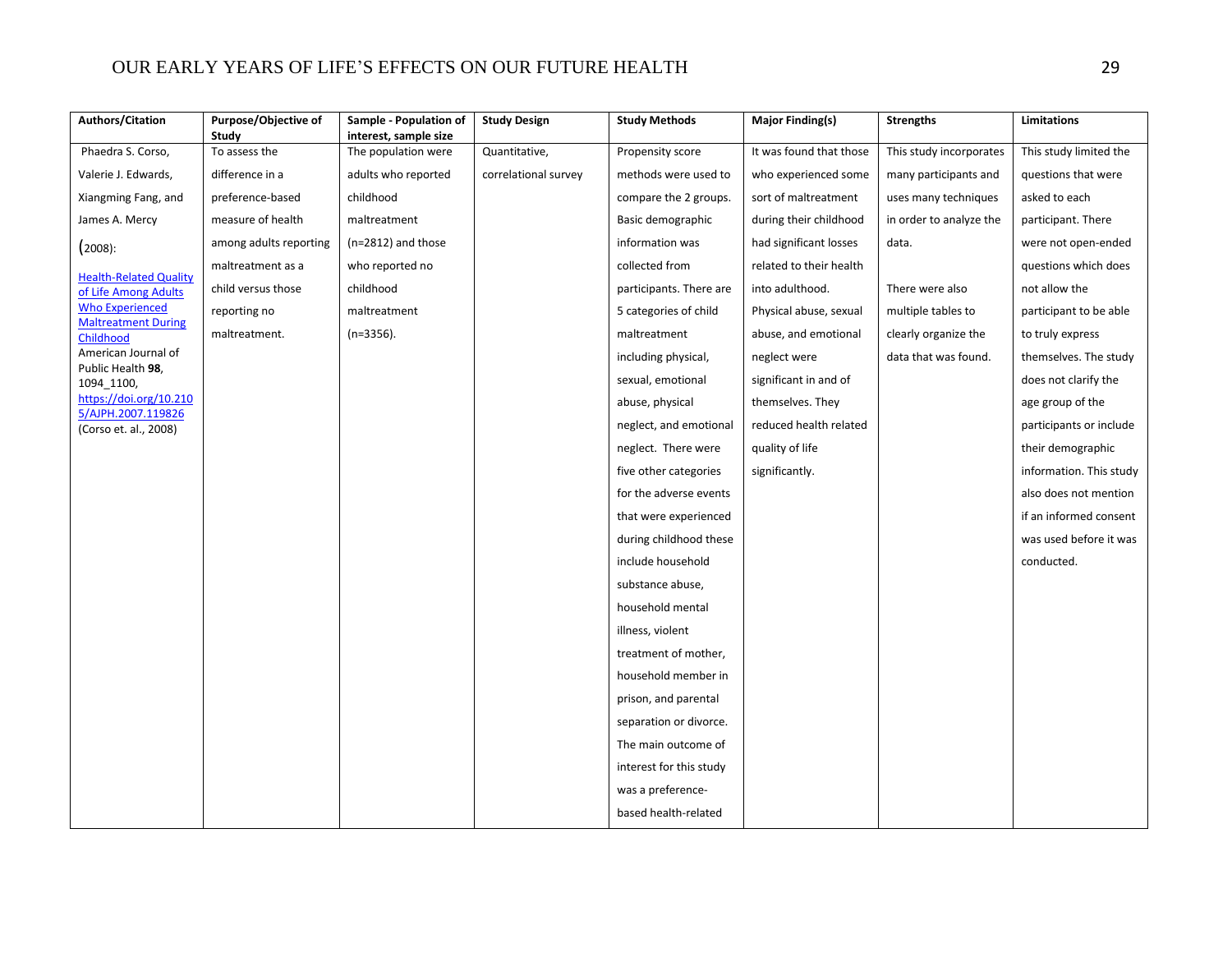| Authors/Citation             | Purpose/Objective of     | Sample - Population of  | <b>Study Design</b>    | <b>Study Methods</b>         | Major Finding(s)        | <b>Strengths</b>       | <b>Limitations</b>    |
|------------------------------|--------------------------|-------------------------|------------------------|------------------------------|-------------------------|------------------------|-----------------------|
|                              | Study                    | interest, sample size   |                        | quality of life measure,     |                         |                        |                       |
|                              |                          |                         |                        | or utility for 2             |                         |                        |                       |
|                              |                          |                         |                        | populations- adults          |                         |                        |                       |
|                              |                          |                         |                        | who self-reported            |                         |                        |                       |
|                              |                          |                         |                        | childhood                    |                         |                        |                       |
|                              |                          |                         |                        | maltreatment during          |                         |                        |                       |
|                              |                          |                         |                        | the first 18 years of life   |                         |                        |                       |
|                              |                          |                         |                        | and those who did not        |                         |                        |                       |
|                              |                          |                         |                        | report maltreatment          |                         |                        |                       |
|                              |                          |                         |                        | during childhood.            |                         |                        |                       |
| Filippo Varese, Feikje       | Examine the              | There were n=2048       | Prospective and cross- | Followed the meta-           | Childhood adversity     | Many articles were     | This analysis covers  |
| Smeets, Marjan               | magnitude and            | psychotic patients and  | sectional cohort       | analysis of                  | and trauma              | reviewed when          | data that was taken   |
|                              | consistency of the       | 1856 nonpsychiatric     | studies. Quantitative  | <b>Observational Studies</b> | substantially increases | compiling information  | over many years.      |
| Drukker, Ritsaert            | effects of different,    | controls. 10            | review and meta-       | in Epidemiology              | the risk of psychosis.  | for this study. Charts | There are no specific |
| Lieverse, Tineke             | widely-examine types     | prospective and quasi-  | analysis of the        | guidelines. There was        | Review found that,      | were implemented in    | information about the |
| Lataster, Wolfgang           | of adversity and         | prospective studies (n- | available literature.  | an analysis of               | with the exception of   | the discussion section | participants          |
|                              | trauma observed in       | 41,803), and 8          |                        | specifically childhood       | parental death, all     | to assist with the     | demographics.         |
| Viechtbauer, John            | prospective cohort       | population-based        |                        | trauma. Appropriate          | types of adversity      | portrayal of           |                       |
| Read, Jim van Os,            | studies, large           | cross-sectional studies |                        | steps were taken to          | were related to an      | information. Discusses |                       |
| Richard P. Bentall,          | population-based         | $(n=35,546)$ .          |                        | identify all relevant        | increased risk of       | multiple adverse       |                       |
|                              | cross-sectional studies, |                         |                        | studies and reduce file      | psychosis, indicating   | childhood traumas.     |                       |
| <b>Childhood Adversities</b> | and case-control         |                         |                        | drawer effects. Only         | that exposure to        |                        |                       |
| Increase the Risk of         | studies.                 |                         |                        | reports after January        | adverse experiences in  |                        |                       |
| Psychosis: A Meta-           |                          |                         |                        | 1980 were Included.          | general increase the    |                        |                       |
|                              |                          |                         |                        |                              | risk of psychosis,      |                        |                       |
| analysis of Patient-         |                          |                         |                        |                              | regardless of the exact |                        |                       |
| Control, Prospective-        |                          |                         |                        |                              | exposure.               |                        |                       |
| and Cross-sectional          |                          |                         |                        |                              |                         |                        |                       |
| Cohort                       |                          |                         |                        |                              |                         |                        |                       |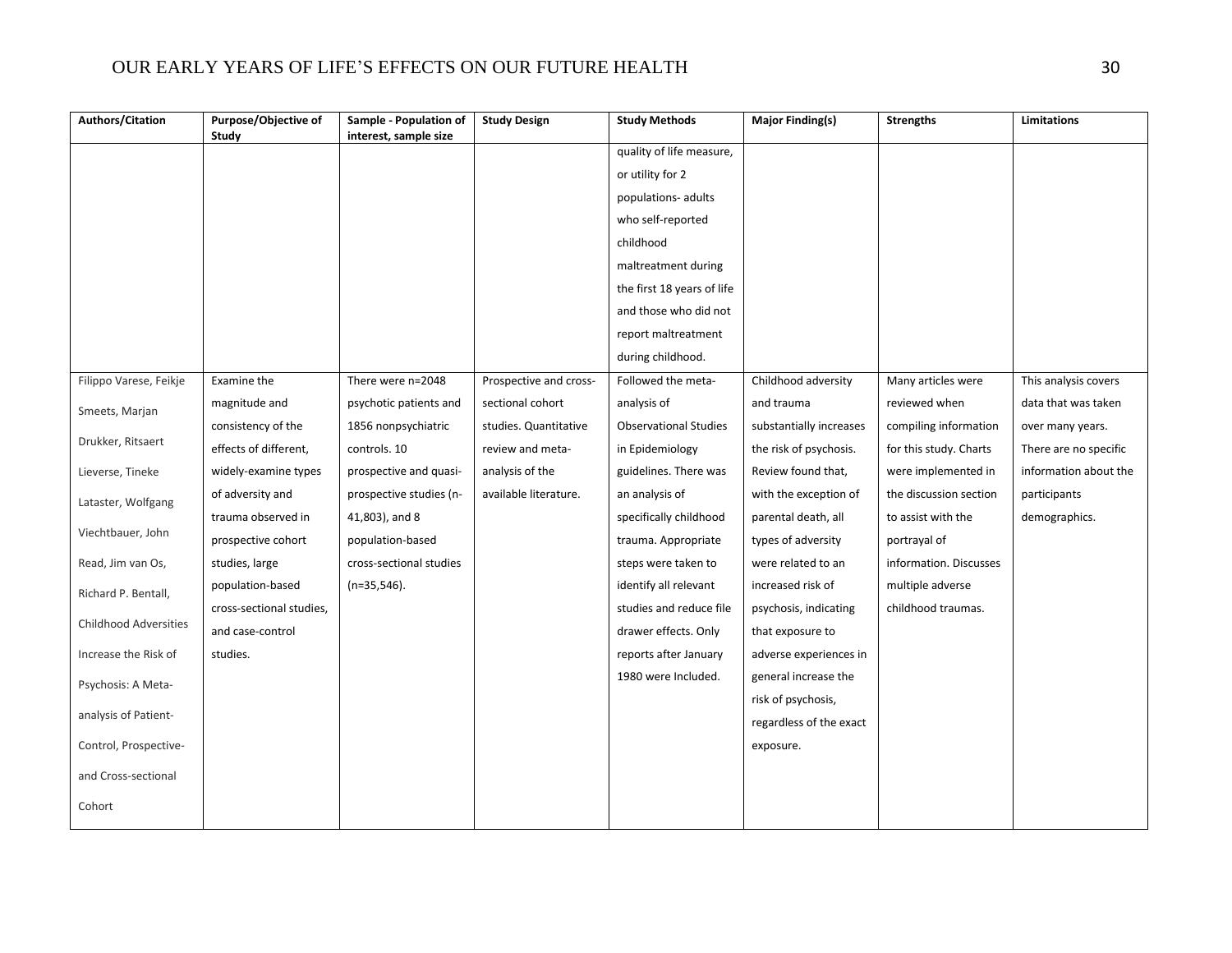| <b>Authors/Citation</b>         | Purpose/Objective of    | Sample - Population of | <b>Study Design</b>    | <b>Study Methods</b>      | Major Finding(s)         | <b>Strengths</b>          | Limitations             |
|---------------------------------|-------------------------|------------------------|------------------------|---------------------------|--------------------------|---------------------------|-------------------------|
| Studies, Schizophrenia          | Study                   | interest, sample size  |                        |                           |                          |                           |                         |
|                                 |                         |                        |                        |                           |                          |                           |                         |
| Bulletin, Volume 38,            |                         |                        |                        |                           |                          |                           |                         |
| Issue 4, 18 June 2012,          |                         |                        |                        |                           |                          |                           |                         |
| Pages 661-                      |                         |                        |                        |                           |                          |                           |                         |
| 671, https://doi.org/1          |                         |                        |                        |                           |                          |                           |                         |
| 0.1093/schbul/sbs050            |                         |                        |                        |                           |                          |                           |                         |
| (Varese et. al., 2012)          |                         |                        |                        |                           |                          |                           |                         |
| Bellis, M. A.,                  | To test if access to a  | There were n=7.047     | Cross-sectional,       | A survey was done for     | The more adverse         | This study used a wide    | The limitation to this  |
| Hardcastle, K., Ford,           | trusted adult in        | participants. The      | quantitative, face-to- | the Residents in Wales    | childhood events that    | range of ages. There      | study was the specific  |
| K., Hughes, K., Ashton,         | childhood is associated | participants ages      | face household         | between February and      | occurred the more        | were multiple things      | geographical location   |
| K., Quigg, Z., & Butler,        | with reduced impact of  | ranged from 18-69      | surveys examining      | May of 2015 and then      | prevalence there was     | being assessed in this    | of each of the          |
| N. (2017). Does                 | adverse childhood       | years old.             | adverse childhood      | repeated in three         | for poor diet, daily     | study. Not only was       | participants. There     |
| continuous trusted              | events on adoption of   |                        | experiences and a      | other areas between       | smoking, and heavier     | the negative effects of   | also wasn't much room   |
| adult support in                | health harming          |                        | trusting, supportive   | June and September        | alcohol consumption      | adverse childhood         | for the participants to |
| childhood impart life-          | behaviors and lower     |                        | adult.                 | 2015. There were 9        | but it decreased with    | events addressed but      | speak freely about      |
| course resilience               | mental well-being in    |                        |                        | categories of ACEs        | having a support         | there was an              | their experiences with  |
| against adverse                 | adults.                 |                        |                        | The participants were     | person available. When   | intervention to           | their childhood events. |
| childhood experiences           |                         |                        |                        | categorized into          | there was lack of        | promote resilience and    | Only one intervention   |
| - a retrospective study         |                         |                        |                        | having 0, 1, 2-3, or 4 or | support and multiple     | minimize the risk of      | was mentioned and       |
| on adult health-                |                         |                        |                        | more ACE categories.      | ACEs mental health       | poor health outcomes      | tested.                 |
| harming behaviors and           |                         |                        |                        | Three health harming      | declined substantially.  | later in life. This study |                         |
| mental well-                    |                         |                        |                        | behaviors were            | ACEs negatively impact   | also followed the         |                         |
| being. BMC                      |                         |                        |                        | measure such as           | both mental and          | correct criteria for an   |                         |
| <i>psychiatry, 17</i> (1), 110. |                         |                        |                        | smoking, poor diet,       | physical health. If a    | informed consent.         |                         |
| https://doi.org/10.118          |                         |                        |                        | and heavy drinking.       | child has someone        |                           |                         |
| 6/s12888-017-1260-z             |                         |                        |                        | 11 questions were         | they trust in their life |                           |                         |
|                                 |                         |                        |                        | asked to measure the      | then this can help the   |                           |                         |
| (Bellis et. al., 2017)          |                         |                        |                        | exposure to childhood     |                          |                           |                         |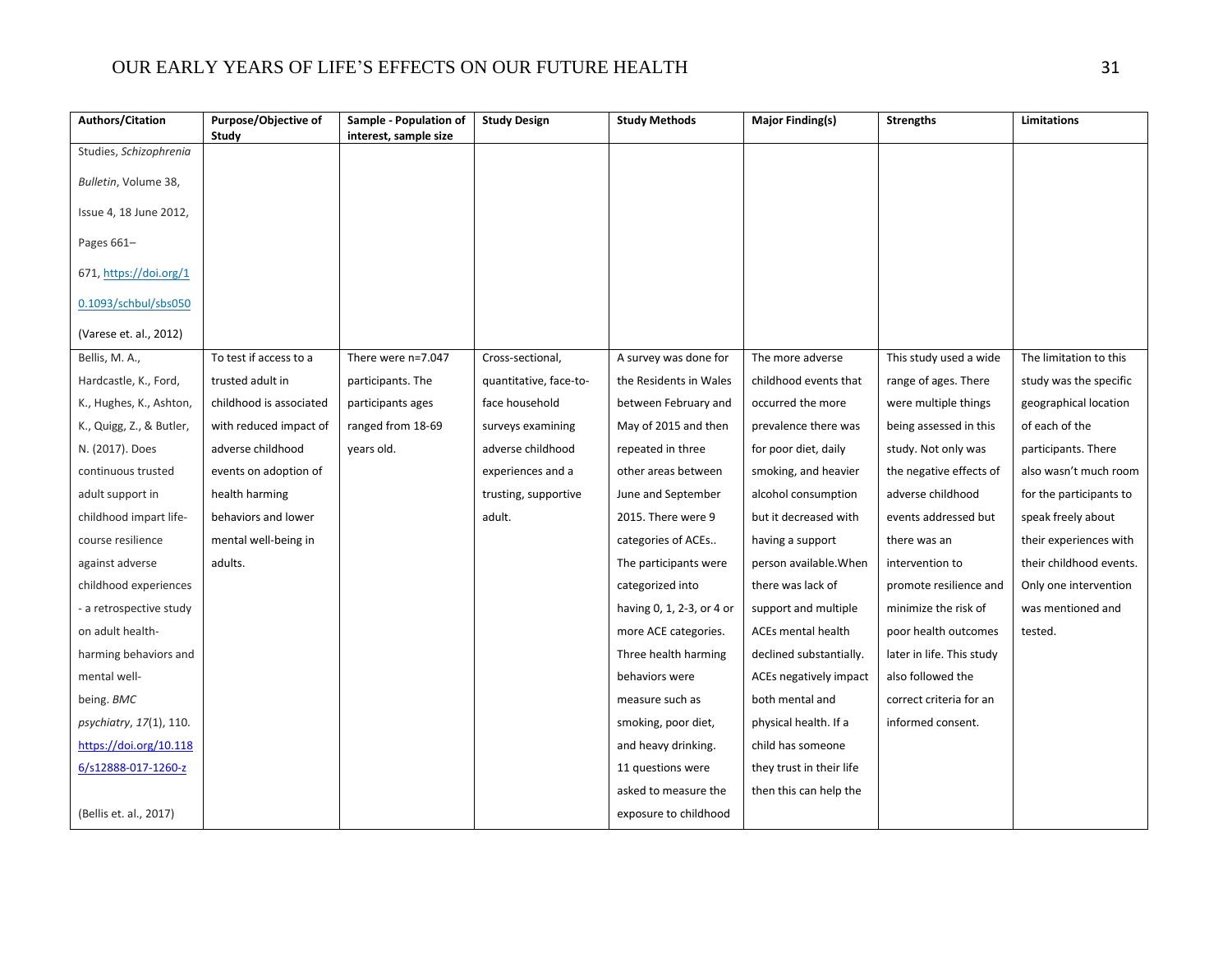| Study<br>interest, sample size<br>adverse events and<br>child to overcome<br>family dysfunction<br>these adversities.                                               |                        |
|---------------------------------------------------------------------------------------------------------------------------------------------------------------------|------------------------|
|                                                                                                                                                                     |                        |
|                                                                                                                                                                     |                        |
| before the age of 18.                                                                                                                                               |                        |
| The Short Warwick-                                                                                                                                                  |                        |
| <b>Edinburgh Mental</b>                                                                                                                                             |                        |
| Well-Being Scale was                                                                                                                                                |                        |
| used to measure how                                                                                                                                                 |                        |
|                                                                                                                                                                     |                        |
| the individuals were                                                                                                                                                |                        |
| feeling over the past                                                                                                                                               |                        |
| two weeks.                                                                                                                                                          |                        |
| Sonu, S., Post, S., &<br>To look at the<br>This study analyzed<br>Cross-sectional,<br>This was a telephone<br>The prevalence of<br>This study included a            | The study did not      |
| Feinglass,<br>association between<br>data from 2011-2012<br>interview survey from<br>multiple household<br>large number of<br>quantitative analysis                 | account for any other  |
| J. (2019). Adverse<br>adverse childhood<br><b>Behavioral Risk Factor</b><br>for the Center for<br>nine states that used<br>stressors such as<br>participants from a | demographic            |
| childhood experiences<br>Disease Control<br>the 8-item ACEs<br>mental illness, illegal<br>experiences (ACEs) and<br>Surveillance System.<br>large age range.        | information as far as  |
| and the onset of<br>Behavioral Risk Factor<br>early-onset chronic<br>This data included<br>questionnaire. The<br>substance use,                                     | more risk factors for  |
| chronic disease in<br>conditions. Patterns<br>information from<br>Surveillance System.<br>study split the<br>parental separation,                                   | chronic health         |
| were analyzed to<br>86,969 respondents<br>participants into three<br>and incarcerated<br>young                                                                      | conditions such as     |
| adulthood. Preventive<br>different groups based<br>household members<br>identify the association<br>who represented a                                               | smoking and obesity.   |
| between ACEs and<br>nine-state adult<br>off age. Those who<br>medicine, 123, 163-<br>was the highest in the                                                         | This study also does   |
| 170. https://doi.org/1<br>adult health<br>population of 32<br>were between 18 and<br>18-34-year old's. In                                                           | not mention an         |
| 0.1016/j.ypmed.2019.<br>34 years old, 35 to 54<br>the middle-aged<br>disaggregated by age.<br>million people.                                                       | informed consent or    |
| 03.032<br>years old, and those<br>adult's category (35-<br>The study also aims to                                                                                   | talk about the privacy |
| (Sonu et. al., 2019)<br>investigate the extent<br>who were older than<br>44-year old's) physical,                                                                   | of the participants.   |
| to which childhood<br>55. The questionnaire<br>verbal, and sexual                                                                                                   |                        |
| adversities affect<br>focused on eight<br>abuse were the                                                                                                            |                        |
| prevalence of self-<br>stressors throughout<br>highest. The study                                                                                                   |                        |
| reported chronic<br>childhood. Questions<br>found that 4 or more                                                                                                    |                        |
| conditions and worsen<br>aimed to identify<br>ACEs is associated with                                                                                               |                        |
| physical abuse,<br>quality of life related to<br>a higher risk of                                                                                                   |                        |
| emotional neglect,<br>multiple chronic                                                                                                                              |                        |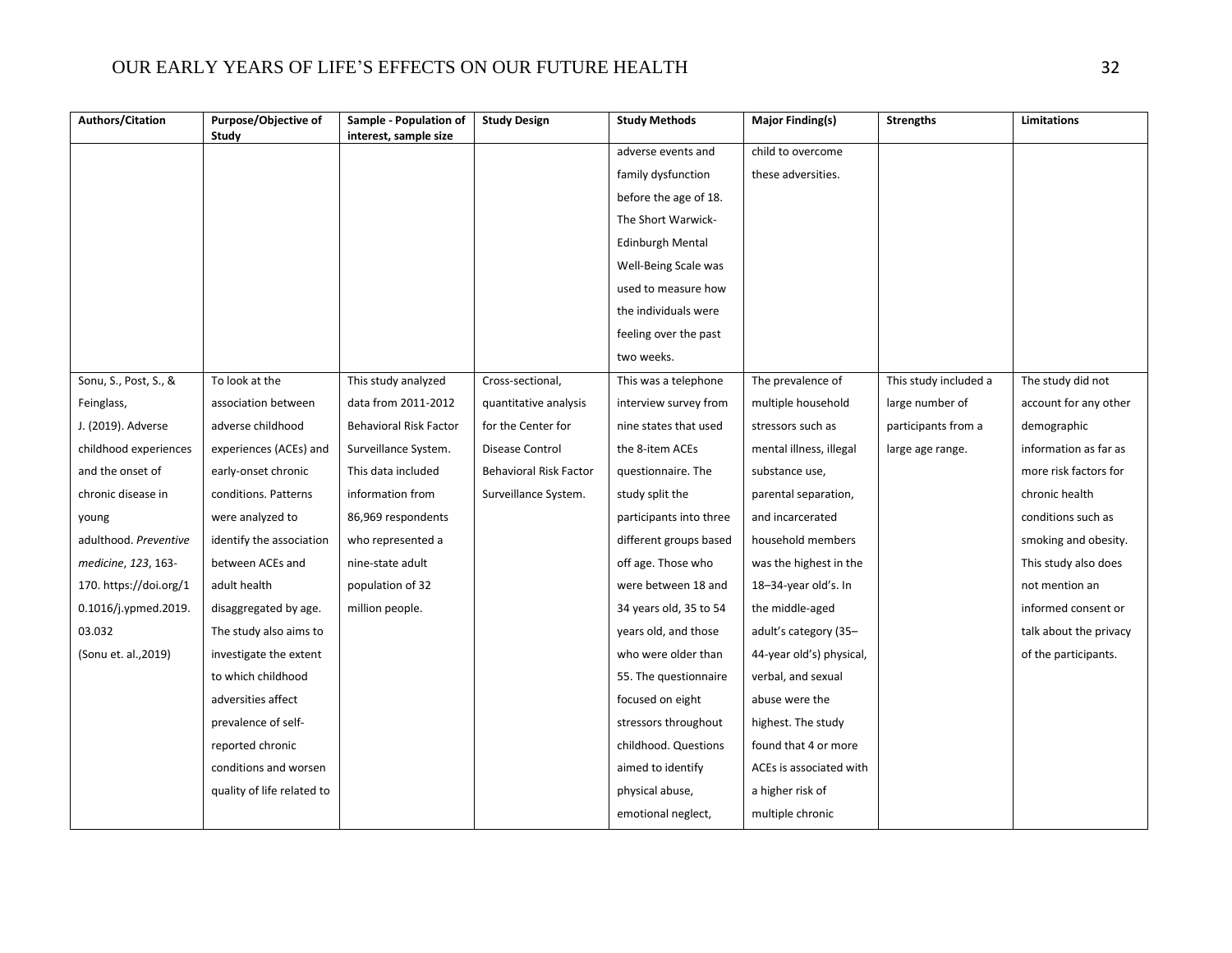| <b>Authors/Citation</b> | Purpose/Objective of  | Sample - Population of | <b>Study Design</b>     | <b>Study Methods</b>      | <b>Major Finding(s)</b>  | <b>Strengths</b>      | Limitations             |
|-------------------------|-----------------------|------------------------|-------------------------|---------------------------|--------------------------|-----------------------|-------------------------|
|                         | Study                 | interest, sample size  |                         |                           |                          |                       |                         |
|                         | health into young     |                        |                         | verbal abuse, sexual      | conditions and poorer    |                       |                         |
|                         | adulthood.            |                        |                         | abuse, substance          | self-reported general    |                       |                         |
|                         |                       |                        |                         | abuse, and mental         | health.                  |                       |                         |
|                         |                       |                        |                         | illness. Other            |                          |                       |                         |
|                         |                       |                        |                         | questions were asked      |                          |                       |                         |
|                         |                       |                        |                         | to determine any          |                          |                       |                         |
|                         |                       |                        |                         | incarcerated              |                          |                       |                         |
|                         |                       |                        |                         | household members,        |                          |                       |                         |
|                         |                       |                        |                         | domestic violence, and    |                          |                       |                         |
|                         |                       |                        |                         | parental separation as    |                          |                       |                         |
|                         |                       |                        |                         | well. The cumulative      |                          |                       |                         |
|                         |                       |                        |                         | ACE score ranged from     |                          |                       |                         |
|                         |                       |                        |                         | 0 to 8 and scores of 4    |                          |                       |                         |
|                         |                       |                        |                         | or more indicated         |                          |                       |                         |
|                         |                       |                        |                         | highest exposure. The     |                          |                       |                         |
|                         |                       |                        |                         | next category of          |                          |                       |                         |
|                         |                       |                        |                         | questions had to do       |                          |                       |                         |
|                         |                       |                        |                         | with chronic              |                          |                       |                         |
|                         |                       |                        |                         | conditions and health     |                          |                       |                         |
|                         |                       |                        |                         | related outcomes.         |                          |                       |                         |
| Chang, X., Jiang, X.,   | To examine the        | The baseline sample    | A cross-sectional study | The participants were     | Adverse childhood        | The study included a  | The study did not       |
| Mkandarwire, T., &      | relationship between  | was adults aged 18-59  | was carried out in      | given an anonymous,       | events were              | wide range of ages    | include possible        |
| Shen, M. (2019).        | adverse childhood     | years from 13          | Macheng city, Hubei     | self-administered         | significantly associated | within adulthood. It  | interventions that      |
| Associations between    | experiences and       | collective rural       | province, China, in     | questionnaire             | with risk behaviors and  | looked at specific    | could be implemented    |
| adverse childhood       | health-related        | communities. The       | May 2014. First, 13     | conducted by trained      | poor health outcomes     | adverse childhood     | to decrease the risk of |
| experiences and         | behaviors, chronic    | participants were      | communities were        | investigators and         | in adulthood, and        | events and their      | high-risk behavior and  |
| health outcomes in      | diseases, and mental  | selected from three    | listed according to     | facilitated by staff by   | different adverse        | relationship to high- | poor health in          |
| adults aged 18-59       | health in adults. The | communities using      | their distance from the | staff of Macheng          | childhood events         | risk behaviors in     | adulthood. The study    |
| years. PloS one, 14(2), | primary objective of  | random cluster         | main county urban       | <b>Center for Disease</b> | components had           | adulthood. The study  | also did not assess the |
| e0211850.               | the study was to look | sampling. The three    | area. Then, they        | Prevention and            | different long-term      | also was done is a    | ages at which the high- |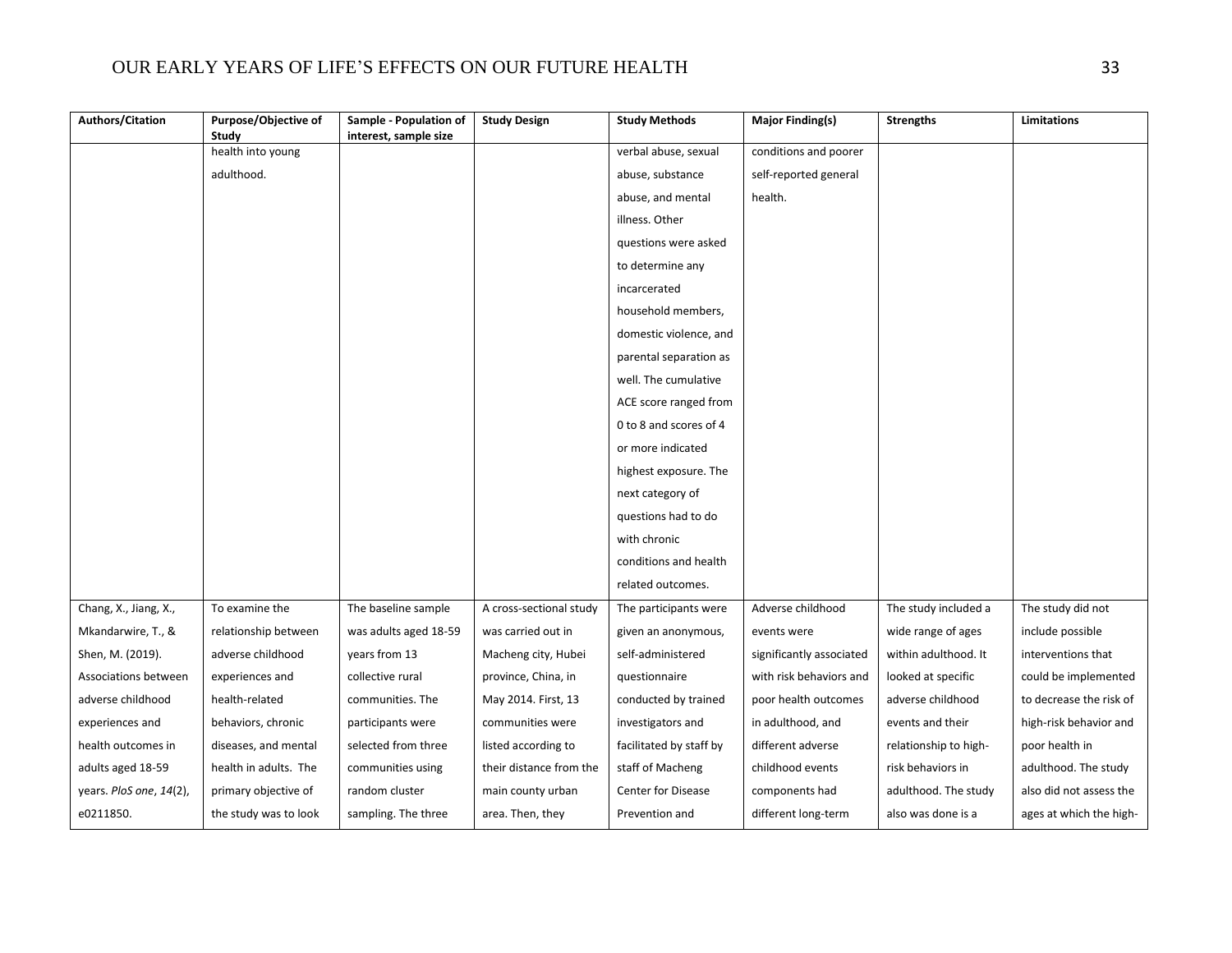| <b>Authors/Citation</b> | Purpose/Objective of<br>Study | Sample - Population of<br>interest, sample size | <b>Study Design</b>   | <b>Study Methods</b>     | <b>Major Finding(s)</b>   | <b>Strengths</b>       | Limitations        |
|-------------------------|-------------------------------|-------------------------------------------------|-----------------------|--------------------------|---------------------------|------------------------|--------------------|
| https://doi.org/10.137  | at the relationships          | communities that took                           | randomly selected     | Control. The ACE         | effects on health         | middle-income          | risk behaviors and |
| 1/journal.pone.02118    | between individual            | part in the survey were                         | three communities     | International            | outcomes in               | country, therefore the | poor health began. |
| 50                      | ACE components and            | from Drum Tower                                 | near the downtown     | Questionnaire (ACE-IQ)   | adulthood. The main       | results were based off |                    |
|                         | high-risk health              | Community, Longchi                              | areas to take part in | was used to assess       | outcome variables         | individuals with       |                    |
| (Chang, et. al., 2019)  | behaviors in adulthood        | Community, and South                            | the survey.           | ACEs, including          | were lifetime drinking    | different              |                    |
|                         | in China.                     | Lake Community. The                             |                       | psychological, physical, | status, lifetime          | socioeconomic and      |                    |
|                         |                               | sample size was a total                         |                       | and sexual forms of      | smoking status,           | demographic            |                    |
|                         |                               | of n=1339 adults.                               |                       | abuse, as well as        | chronic disease,          | background other than  |                    |
|                         |                               |                                                 |                       | household                | depression, and           | that of the high-      |                    |
|                         |                               |                                                 |                       | dysfunction. Multiple    | posttraumatic stress      | income countries.      |                    |
|                         |                               |                                                 |                       | logistic regression      | disorder. Men and         |                        |                    |
|                         |                               |                                                 |                       | models were used to      | lower-income              |                        |                    |
|                         |                               |                                                 |                       | examine the              | participants had a        |                        |                    |
|                         |                               |                                                 |                       | associations between     | higher prevalence of      |                        |                    |
|                         |                               |                                                 |                       | overall ACE score and    | ACEs than women and       |                        |                    |
|                         |                               |                                                 |                       | individual ACE           | higher-income             |                        |                    |
|                         |                               |                                                 |                       | component scores and     | participants.             |                        |                    |
|                         |                               |                                                 |                       | risk                     | <b>Experience of ACEs</b> |                        |                    |
|                         |                               |                                                 |                       | behaviors/comorbiditi    | was associated with       |                        |                    |
|                         |                               |                                                 |                       | es in adulthood after    | depression and PTSD       |                        |                    |
|                         |                               |                                                 |                       | controlling for          | in adulthood. As the      |                        |                    |
|                         |                               |                                                 |                       | potential cofounders.    | ACE score increased,      |                        |                    |
|                         |                               |                                                 |                       |                          | the risk odds for PTSD,   |                        |                    |
|                         |                               |                                                 |                       |                          | chronic disease,          |                        |                    |
|                         |                               |                                                 |                       |                          | depression, and           |                        |                    |
|                         |                               |                                                 |                       |                          | smoking and drinking      |                        |                    |
|                         |                               |                                                 |                       |                          | behavior during           |                        |                    |
|                         |                               |                                                 |                       |                          | adulthood significantly   |                        |                    |
|                         |                               |                                                 |                       |                          | increased.                |                        |                    |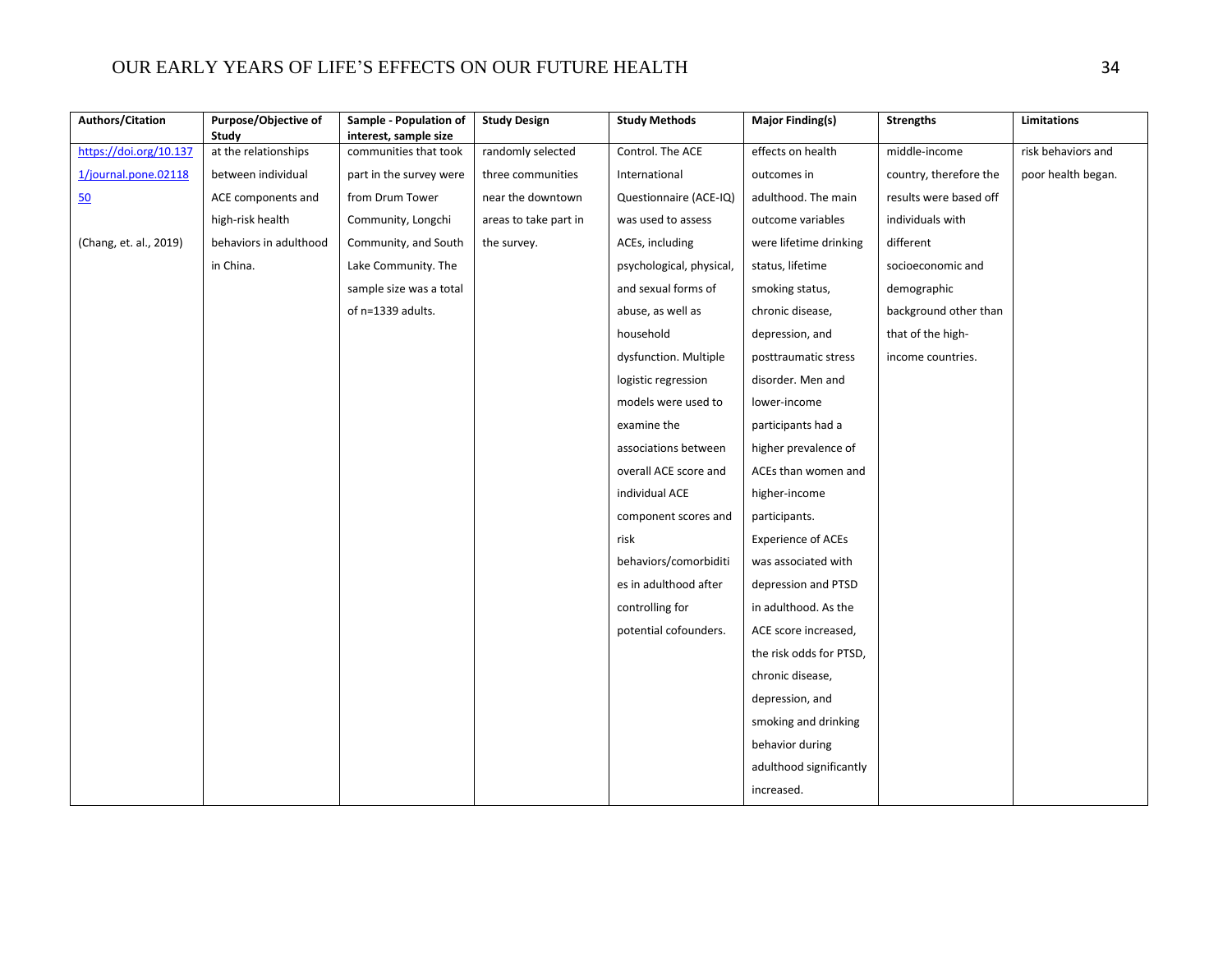| <b>Authors/Citation</b>  | Purpose/Objective of<br>Study | Sample - Population of<br>interest, sample size | <b>Study Design</b>     | <b>Study Methods</b>    | <b>Major Finding(s)</b>  | <b>Strengths</b>       | Limitations            |
|--------------------------|-------------------------------|-------------------------------------------------|-------------------------|-------------------------|--------------------------|------------------------|------------------------|
| Mirlashari, J.,          | To explore the nurse's        | 44 individual in-depth                          | A qualitative method    | Participants were       | Traumatic events         | Participants were      | There were only 44     |
| Jahanbani, J., &         | role in the prevention        | interviews. The                                 | was used for this study | recruited purposefully  | during childhood were    | asked to agree with to | participants included  |
| Begjani, J. (2020).      | of childhood addiction        | participants were                               | because of their        | with the help of staff  | a shared experience      | the recording of their | in this study. The age |
| Addiction, childhood     | in Tehran. Attempted          | addicted men and                                | capacity to explore     | from medical            | for the majority of      | interviews and the     | group could have been  |
| experiences and          | to draw attention to          | women ages 18-35                                | human behaviors, this   | treatment centers and   | participants, and        | anonymous use of       | widened to older that  |
| nurse's role in          | the potential                 | years old. Twenty                               | method was well-        | nongovernmental         | included physical,       | information. In order  | 35 years of age. The   |
| prevention: a            | contribution that             | interviews were                                 | suited to demystifying  | organizations that help | sexual, and emotional    | to comply with         | study did not give any |
| qualitative              | nurses make in                | conducted with drug-                            | the facts about drug    | addicts. The interviews | abuse, exposure to       | research ethics, an    | information on         |
| study. Eastern           | addressing major              | dependent young                                 | use with more           | lasted between 30       | parental violence in     | informed consent form  | possible nursing       |
| Mediterranean health     | public health problems        | people (10 male, 10                             | accurate information    | minutes and 150         | early childhood, and     | was completed by all   | interventions and      |
| journal = La revue de    | like addiction in             | female). Fifteen of                             | that reflects the daily | minutes over 1-2        | other family problems    | participants. They all | identification of drug |
| sante de la              | countries by building         | these participants                              | experiences of          | sessions. There were    | such as family           | agreed to the          | abuse rather than      |
| Mediterranee             | on the results of a           | were in treatment for                           | substance users' lives. | face-to -face, semi-    | breakdown and            | anonymous use of       | more education within  |
| orientale = al-Majallah  | qualitative inquiry that      | their opiate addiction                          | Snowball sampling was   | structured interviews   | parental addiction.      | information by the     | that field. The study  |
| al-sihhiyah li-sharq al- | explored the early            | and the rest were                               | also utilized.          | were held with          | Inappropriate            | research team. Audio   | also does not discuss  |
| mutawassit, 26(2),       | childhood experiences         | actively using as the                           |                         | participants. The       | parenting approach       | tapes were deleted     | the type of drugs the  |
| $212 - 218.$             | of young drug users.          | time. Four interviews                           |                         | interview questions     | such as disconnection    | after the end of the   | participants struggled |
| https://doi.org/10.267   |                               | were conducted with                             |                         | were open-ended to      | between parents and      | study. Participants    | with using or how the  |
| 19/2020.26.2.212         |                               | family members of the                           |                         | allow participants to   | their child, living in 2 | were also able to      | drugs made them feel.  |
|                          |                               | participants and 20                             |                         | thoroughly describe     | different worlds,        | withdraw from the      |                        |
| (Mirlashari, et. al.,    |                               | interviews were                                 |                         | their opinions,         | parents' high            | study at any time. The |                        |
| 2020)                    |                               | conducted with                                  |                         | perceptions, and        | expectations for their   | interviews that were   |                        |
|                          |                               | nurses.                                         |                         | experiences on the      | children and             | conducted allowed      |                        |
|                          |                               |                                                 |                         | nurse's involvement in  | inappropriate            | participants to speak  |                        |
|                          |                               |                                                 |                         | prevention of           | punishment was all       | freely when using      |                        |
|                          |                               |                                                 |                         | addiction. They were    | part of another major    | open-ended questions   |                        |
|                          |                               |                                                 |                         | asked about childhood   | theme associated with    | as to not limit the    |                        |
|                          |                               |                                                 |                         | experiences, their      | drug addiction. Lack of  | amount of information  |                        |
|                          |                               |                                                 |                         | relationship with their | knowledge and            | given. Getting the     |                        |
|                          |                               |                                                 |                         | families, when and      | tolerant attitude        | nurses perspective on  |                        |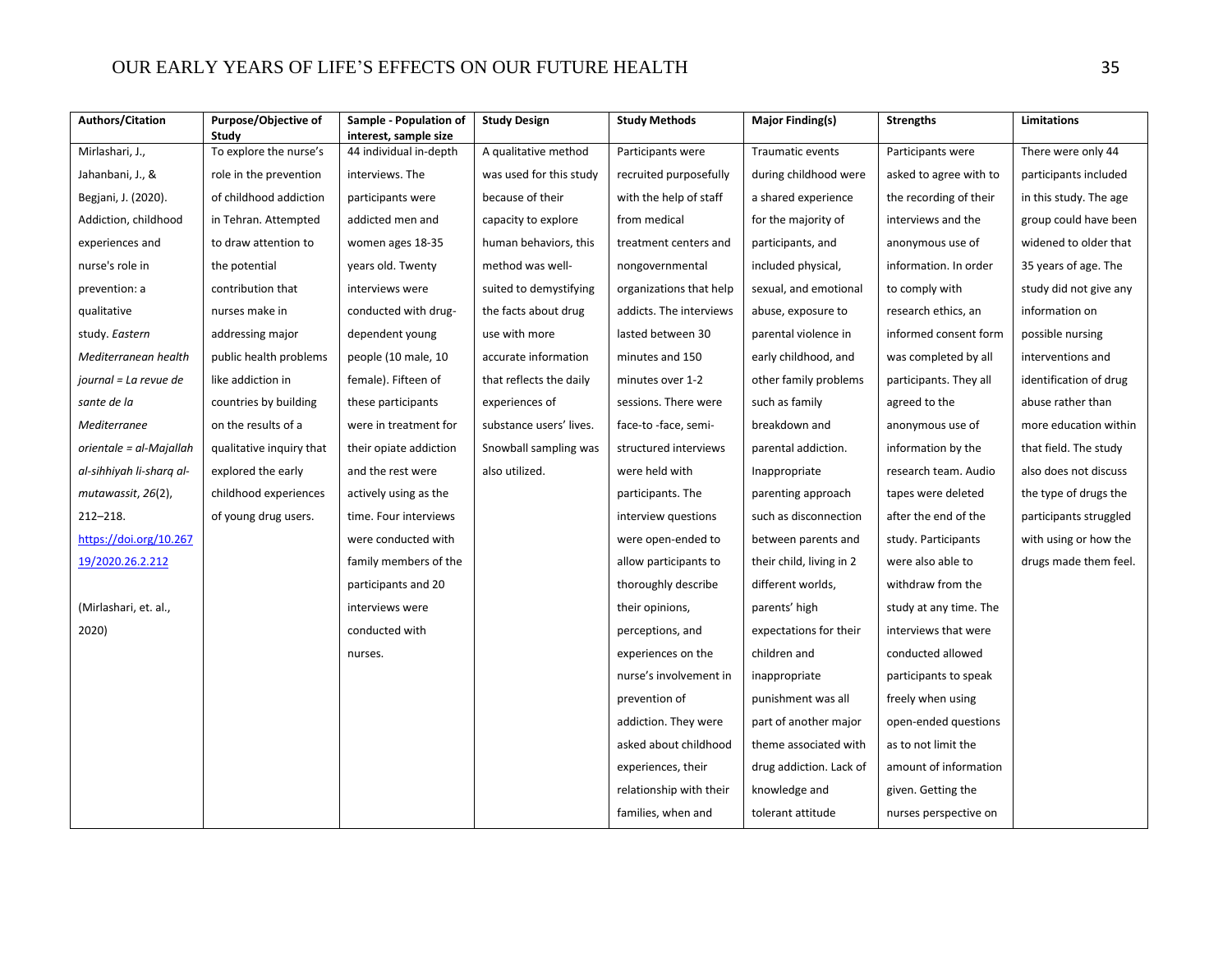| <b>Authors/Citation</b> | Purpose/Objective of   | Sample - Population of | <b>Study Design</b>     | <b>Study Methods</b>   | Major Finding(s)          | <b>Strengths</b>        | <b>Limitations</b>    |
|-------------------------|------------------------|------------------------|-------------------------|------------------------|---------------------------|-------------------------|-----------------------|
|                         | <b>Study</b>           | interest, sample size  |                         | how they came to       | toward drug use was       | the issue was also      |                       |
|                         |                        |                        |                         | know about drugs,      | frequently mentioned      | insightful and critical |                       |
|                         |                        |                        |                         | their first drug use   | by participants. Based    | to this study.          |                       |
|                         |                        |                        |                         | experience and the     | on the interviews,        |                         |                       |
|                         |                        |                        |                         | conditions and the     | none of the               |                         |                       |
|                         |                        |                        |                         | environment in which   | participants had          |                         |                       |
|                         |                        |                        |                         | it took place. They    | experienced any type      |                         |                       |
|                         |                        |                        |                         | were also encouraged   | of training programs      |                         |                       |
|                         |                        |                        |                         | to talk about the      | related to the            |                         |                       |
|                         |                        |                        |                         | probable training and  | prevention of drug        |                         |                       |
|                         |                        |                        |                         | preventive health      | use. As far as nurses     |                         |                       |
|                         |                        |                        |                         | programs they          | and drug use              |                         |                       |
|                         |                        |                        |                         | undertook during their | prevention it was         |                         |                       |
|                         |                        |                        |                         | childhood periods      | found that there was      |                         |                       |
|                         |                        |                        |                         | regarding drugs and    | no training program       |                         |                       |
|                         |                        |                        |                         | drug use.              | regarding the             |                         |                       |
|                         |                        |                        |                         |                        | prevention of             |                         |                       |
|                         |                        |                        |                         |                        | addiction in their        |                         |                       |
|                         |                        |                        |                         |                        | curriculum. There was     |                         |                       |
|                         |                        |                        |                         |                        | also not a clear role for |                         |                       |
|                         |                        |                        |                         |                        | the nurse in the          |                         |                       |
|                         |                        |                        |                         |                        | prevention of drug        |                         |                       |
|                         |                        |                        |                         |                        | use.                      |                         |                       |
| Deschênes, S. S.,       | Investigated potential | The sample size of the | Cohort study of British | ACEs were assessed     | It was found that ACE     | A large cohort was      | The study focuses on  |
| Kivimaki, M., &         | psycho-bio-behavioral  | study was N=5610       | civil servants aged 35  | with a series of       | category most             | used in this study. The | working-age adults at |
| Schmitz, N. (2021).     | mediators of the       | participants. 540      | to 55 years when they   | questions. Responses   | frequently endorsed       | study employed a        | baseline and is       |
| Adverse Childhood       | association between    | people with prevalent  | began the survey in     | were "yes" or "no" and | was parental              | multidimensional        | predominantly men     |
| Experiences and the     | adverse childhood      | CHD at or before wave  | 1985. Data collection   | positive responses     | arguments. Each single    | approach to examining   | and white             |
| Risk of Coronary Heart  | experiences (ACEs) and | 5 were excluded.       | has occurred every 2    | were summed to         | ACE increase was          | potential pathways      | race/ethnicity. The   |
| Disease in Adulthood:   | the risk of coronary   |                        | to 3 years since,       | create a continuous    | associated with 9%        | linking ACEs with CHD.  | sample limits         |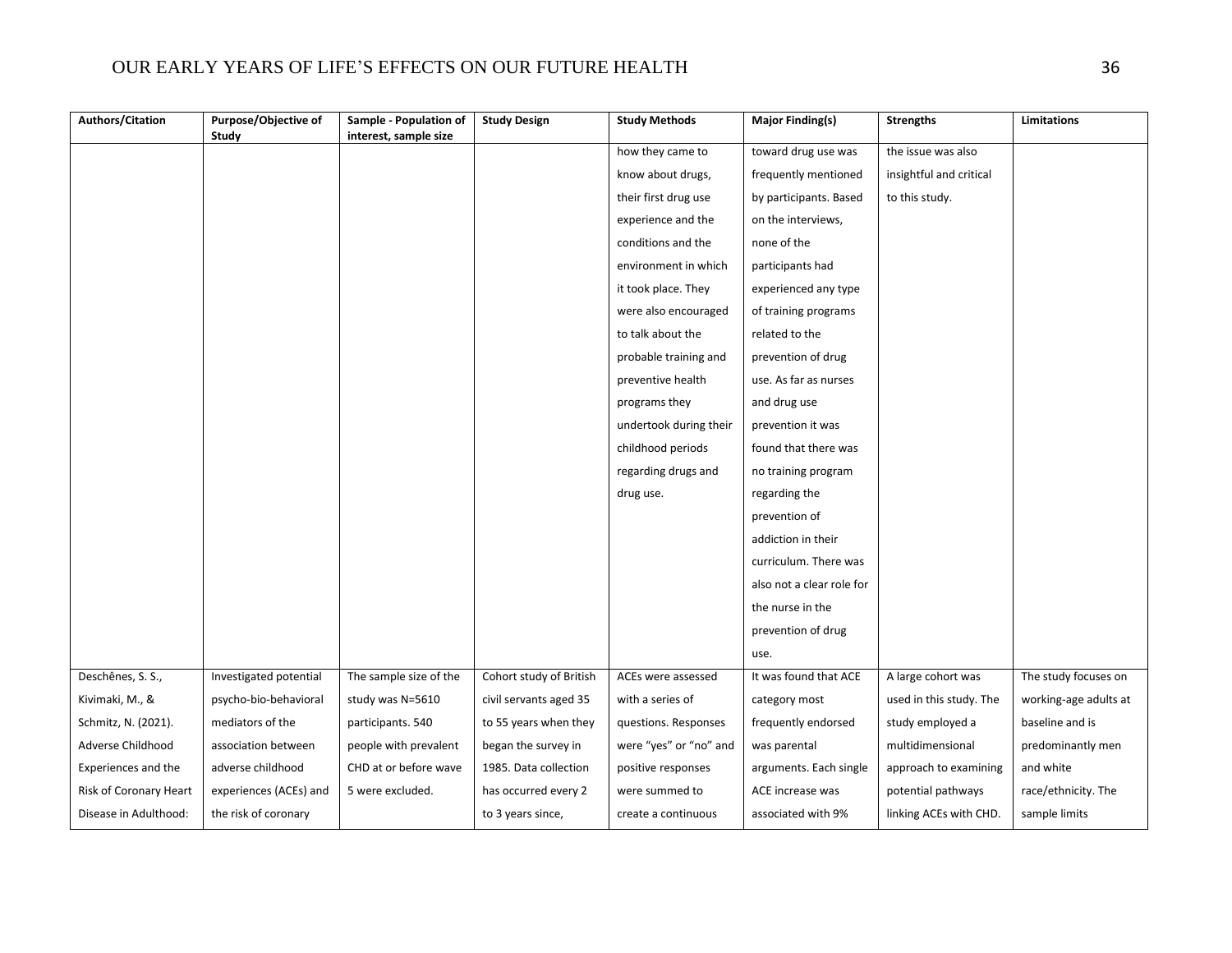| <b>Authors/Citation</b>     | Purpose/Objective of<br>Study | Sample - Population of<br>interest, sample size | <b>Study Design</b>    | <b>Study Methods</b>   | <b>Major Finding(s)</b> | <b>Strengths</b> | Limitations            |
|-----------------------------|-------------------------------|-------------------------------------------------|------------------------|------------------------|-------------------------|------------------|------------------------|
| <b>Examining Potential</b>  | heart disease (CHD) in        |                                                 | alternating between    | ACEs score ranging     | higher odds of CHD.     |                  | generalizability to    |
| Psychological,              | adulthood. Examined           |                                                 | clinical examination   | from 0 to 8.           | Retrospectively         |                  | older adults, women,   |
| Biological, and             | potential psychological       |                                                 | and questionnaire      | Depression and         | reported ACEs were      |                  | and other              |
| <b>Behavioral Mediators</b> | (depression and               |                                                 | survey. The present    | anxiety symptoms       | associated with higher  |                  | races/ethnicities. The |
| in the Whitehall II         | anxiety), behavioral          |                                                 | study Wave 5 (1997-    | were assessed using    | levels of depression    |                  | study was also not     |
| Cohort Study. Journal       | (smoking, alcohol             |                                                 | 1999) served as the    | subsets of items from  | and anxiety symptoms,   |                  | detailed and did not   |
| of the American Heart       | dependence, sleep,            |                                                 | study baseline given   | the 30-item General    | alcohol dependence,     |                  | include multiple       |
| Association, 10(10),        | and physical activity),       |                                                 | that ACEs were         | Health Questionnaire.  | and smoking. Higher     |                  | periods of time for    |
| e019013.                    | and cardiometabolic           |                                                 | retrospectively        | The General Health     | levels of depression    |                  | specific symptoms felt |
| https://doi.org/10.116      | pathways linking ACEs         |                                                 | assessed, and current  | Questionnaire assesses | and anxiety symptoms,   |                  | by the participants.   |
| 1/JAHA.120.019013           | and coronary heart            |                                                 | depression and anxiety | general mental health  | as well as smoking and  |                  |                        |
|                             | disease with a                |                                                 | symptoms, health       | status, with a 5-item  | a greater number of     |                  |                        |
| (Deshchênes, et. al.,       | prospective cohort            |                                                 | behaviors, and         | subscale assessing     | cardiometabolic         |                  |                        |
| 2021)                       | study.                        |                                                 | cardiometabolic        | anxiety symptoms and   | dysregulations, were    |                  |                        |
|                             |                               |                                                 | dysregulations were    | 4-item subscale that   | associated with         |                  |                        |
|                             |                               |                                                 | assessed. Incident CHD | assesses depressive    | incident CHD.           |                  |                        |
|                             |                               |                                                 | was assessed from      | symptoms,              |                         |                  |                        |
|                             |                               |                                                 | wave 6 (2001) to wave  | experienced within the |                         |                  |                        |
|                             |                               |                                                 | 11 (2012-2013).        | past week, on a rating |                         |                  |                        |
|                             |                               |                                                 |                        | scale from 0 to 3.     |                         |                  |                        |
|                             |                               |                                                 |                        | Scores on the          |                         |                  |                        |
|                             |                               |                                                 |                        | subscales can range    |                         |                  |                        |
|                             |                               |                                                 |                        | from 0 to 12 with      |                         |                  |                        |
|                             |                               |                                                 |                        | higher scores          |                         |                  |                        |
|                             |                               |                                                 |                        | reflecting greater     |                         |                  |                        |
|                             |                               |                                                 |                        | symptom severity       |                         |                  |                        |
|                             |                               |                                                 |                        | Cardiometabolic        |                         |                  |                        |
|                             |                               |                                                 |                        | dysregulations were    |                         |                  |                        |
|                             |                               |                                                 |                        | assessed by clinical   |                         |                  |                        |
|                             |                               |                                                 |                        | examination and were   |                         |                  |                        |